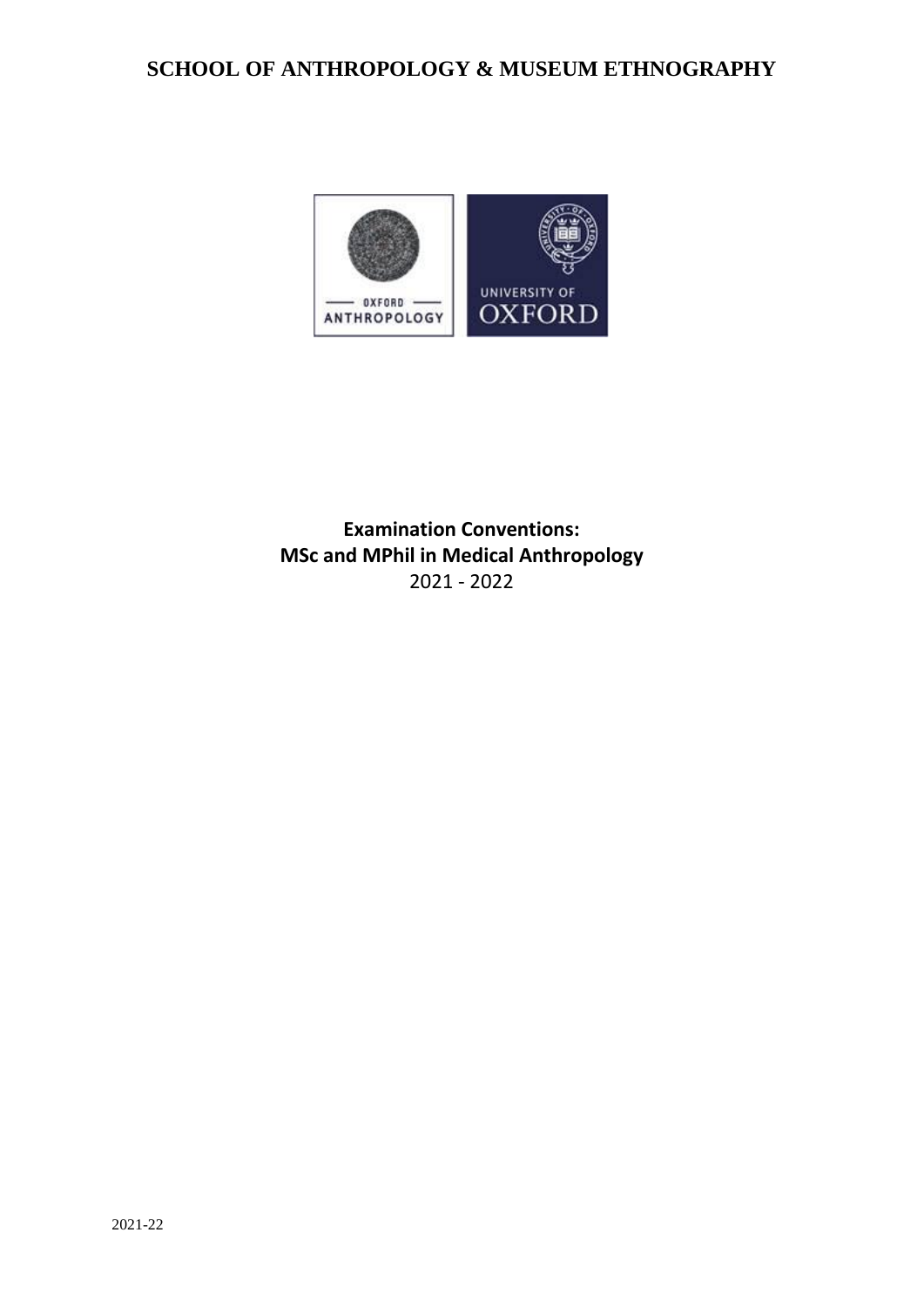### **1. INTRODUCTION**

This document details the examination conventions for the MSc and MPhil degrees in Medical Anthropology in the School of Anthropology & Museum Ethnography (SAME) for the 2021-22 academic year. For MPhil students they apply both to those commencing their studies in October 2021 and to second-year students who commenced their studies in October 2020.

These conventions have been approved by the Teaching Committee of the School of Anthropology & Museum Ethnography and by the supervisory body, the Quality Assurance Committee of the Social Sciences Division.

Examination conventions are the formal record of the specific assessment standards for the courses to which they apply. They set out how examined work will be marked and how the resulting marks will be used to arrive at a final result and classification of an award.

### **2. RUBRICS FOR INDIVIDUAL PAPERS**

Further details of the constitution of individual papers, are outlined in the Course Handbook, available at [https://www.anthro.ox.ac.uk/course-handbooks/.](https://www.anthro.ox.ac.uk/course-handbooks) The examined elements of the papers and relevant deadlines are given below.

### **2.1 MSc in Medical Anthropology**

The MSc in Medical Anthropology is examined by the following means:

### **PART I (Comprising four papers)**

### *Paper 1: Critical Medical Anthropology*

Paper 1 will be examined by two 2,500-word essays chosen from a list of twelve questions. The questions will be released on 16 May and will be due at noon on 23 May 2022 via the University approved online assessment platform.

### *Paper 2: Biocultural Approaches to Medicine*

Paper 2 will be examined by two 2,500-word essays chosen from a list of twelve questions. The questions will be released on 23 May and will be due at noon on 30 May 2022 via the University approved online assessment platform.

### *Paper 3: Anthropologies of the Body*

Paper 3 will be examined by two 2,500-word essays chosen from a list of twelve questions. The questions will be released on 30 May and will be due at noon on 6 June 2022 via the University approved online assessment platform.

### *Paper 4: Option paper*

Candidates must choose one option paper from those on offer in the School of Anthropology & Museum Ethnography (those available for the current academic year are listed at [https://www.anthro.ox.ac.uk/current-students/course-information/\)](https://www.anthro.ox.ac.uk/current-students/course-information/).

Titles of the option papers available for the academic year are made available by the end of the  $1<sup>st</sup>$ Week of Michaelmas Term, and details of the courses and their assessment are presented by the course tutors to all students at an 'Options Fair' held on the afternoon of Friday of 2<sup>nd</sup> Week of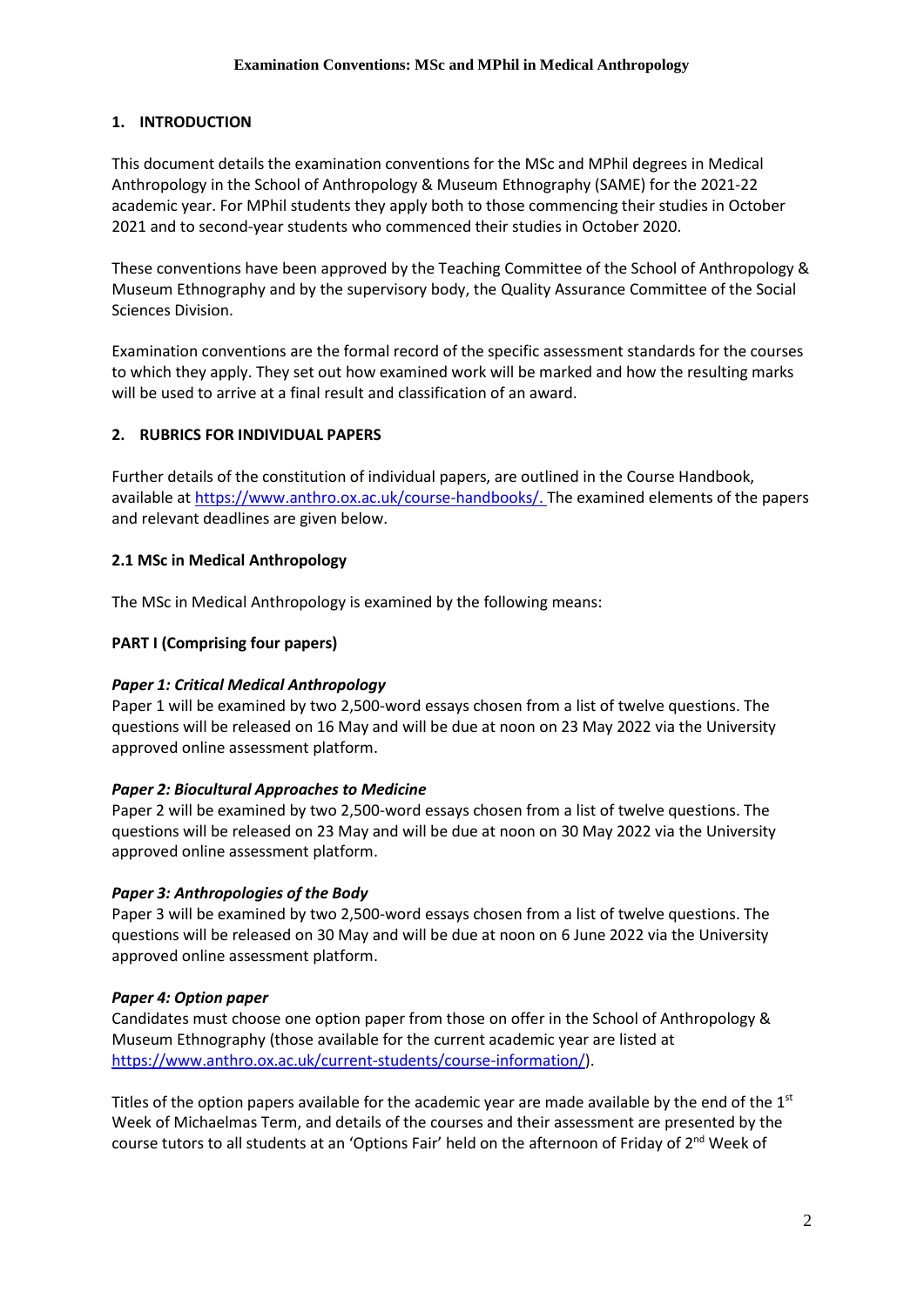Michaelmas Term. Preferred Option paper choices must be submitted to the Director of Graduate Studies by 12 noon on Friday of 4th Week of Michaelmas Term.

The form of assessment depends upon the option paper chosen, as outlined at the 'Options Fair'. This takes the form of *either*:

A one-week timed-essay, sat in May or June, in which each candidate answers two 2,500-word essay questions chosen from 9.

*or*

An essay, or essay and book review, of up to 5,000 words (including footnotes and endnotes, but not including bibliographies) by 12 noon on Thursday 2nd Week.

### **PART II**

### *Thesis*

A research thesis of up to 10,000 words, submitted via the University approved online assessment platform by 12 noon on the last Wednesday of August, on a subject selected in consultation with the supervisor. The dissertation must be accompanied by confirmation that it is the candidate's own work, and submitted in PDF format.

The proposed title of the thesis together with a paragraph describing its scope and the supervisor's written endorsement, must be submitted to the Director of Graduate Studies by Thursday of 5th week of Trinity Term.

The word limit is deemed to apply to the text and footnotes or endnotes, but not to the bibliography, any appendices or glossaries, or to the front matter (abstract of up to 250 words, title page, contents page etc.).

### **2.2 MPhil in Medical Anthropology**

**Year 1 (MPhil Qualifying year, MPQ):** As above for the MSc PART I, except that:

- the marks awarded in papers 1 to 4, and the overall single mark awarded that is derived from these, do not contribute to the final mark for the MPhil, but are used to assess continuation to the second year (see **Section 4.3**, below);
- MPhil students do not complete a thesis (Part II of the MSc) in the first year.

### **Year 2 (MPhil year):**

### *1. Coursework: Methods of Fieldwork and Social Research*

There are **three** examined components to the *Methods of Fieldwork and Social Research* course, which must be submitted as a portfolio via the University approved online assessment platform not later than 12 noon on Thursday of 5<sup>th</sup> week of Trinity Term of the second year of the course.

### **This consists of:**

**(a)** An independently composed **Research Proposal** on a research project of the candidate's choice of no more than 2500 words (including footnotes and endnotes, but not including the bibliography). The research proposal need not be on the theme of the MPhil thesis, but should reflect the candidate's competence in conceiving and structuring an independent research project (marked according to the *Marking Criteria for Research Proposals*).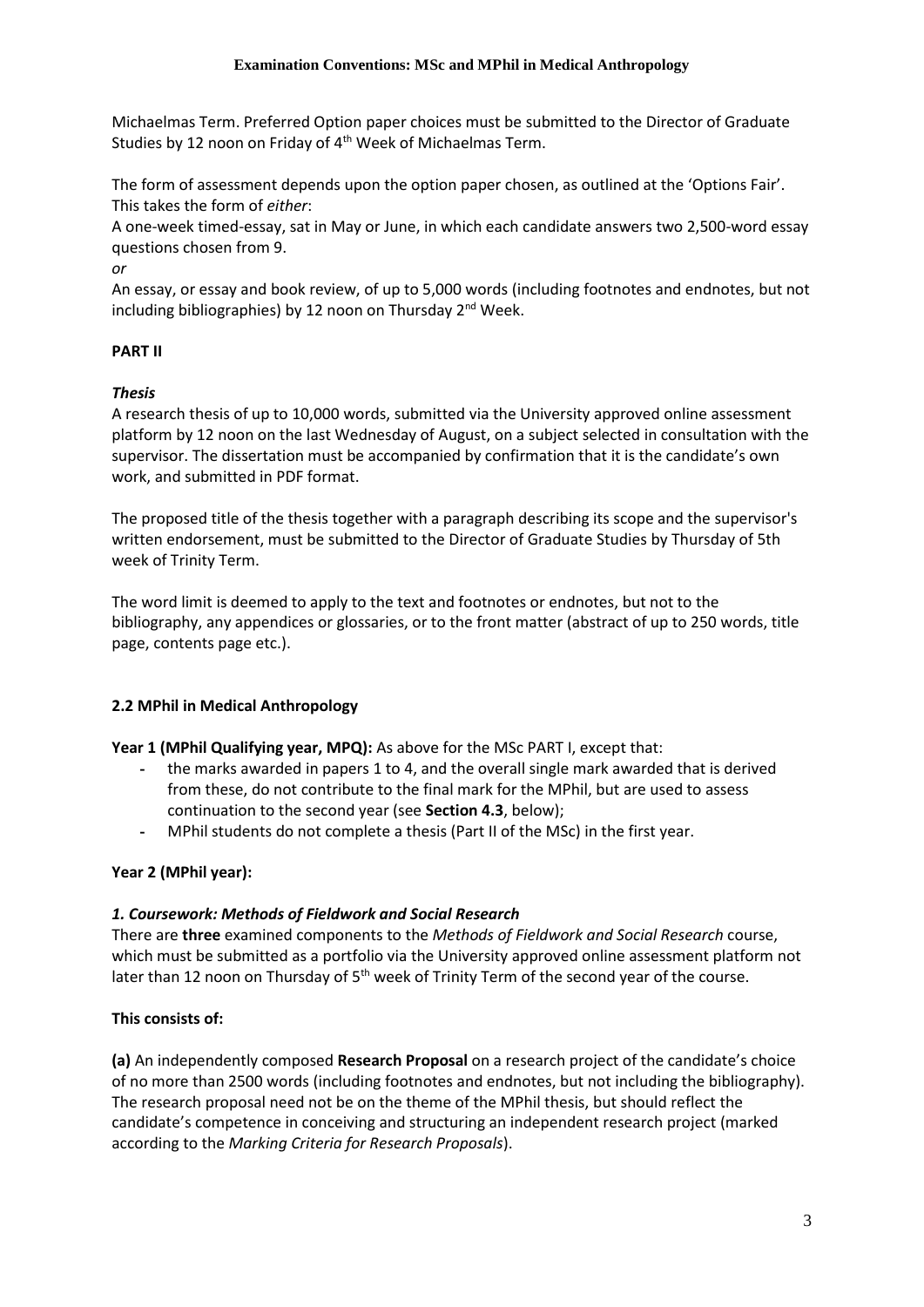**(b) Practical work** completed as part of a course in any **two** of the following three areas:

(i) ethnographic fieldwork methods, including participant observation, archival research, indepth interviewing, questionnaire design, coding and qualitative data analysis (marked according to the *Marking Criteria for papers on Ethnographic Fieldwork Methods*);

(ii) basic principles in descriptive statistics and statistical inference for the analysis of quantitative social science data (marked according to *Marking Criteria for papers on Statistical Fieldwork Methods*);

(iii) language-focused methods of data collection and their interpretation (marked according to the *Marking Criteria for Submitted Essays*).

These courses are chosen from those on offer in the PRS/MPhil Research Methods Classes in the School of Anthropology & Museum Ethnography, as detailed in the current *Handbook for Research Degrees in Anthropology* (available a[t https://www.anthro.ox.ac.uk/graduate-course-information\)](https://www.anthro.ox.ac.uk/graduate-course-information). The portfolio of work must be accompanied by a statement that it is the candidate's own work except where otherwise indicated.

### *2. Thesis*

A research thesis of up to 30,000 words, submitted anonymously via the University approved online assessment platform by 12 noon on Thursday of 5<sup>th</sup> Week of Trinity Term of the second year, on a subject selected in consultation with the supervisor. The thesis must be accompanied by confirmation that it is the candidate's own work, and submitted in electronic file format.

A *provisional* title of the thesis, together with a paragraph describing its scope and the supervisor's written endorsement, must be submitted to the Director of Graduate Studies by Thursday of 5<sup>th</sup> week of Trinity Term of the first year. The *final* proposed title of the thesis, together with a paragraph describing its scope and the supervisor's written endorsement, must be submitted to the Director of Graduate Studies by 12 noon on Monday of 2<sup>nd</sup> week of Michaelmas Term of the second year.

The word limit is deemed to apply to the text and footnotes or endnotes, but not to the bibliography, any appendices or glossaries, or to the front matter (abstract of up to 250 words, title page, contents page, etc.).

### **3. MARKING CONVENTIONS**

#### **3.1 University scale for standardised expression of agreed final marks**

Agreed final marks for individual papers will be expressed using the following scale:

| 70-100 | Distinction |
|--------|-------------|
| 65-69  | Merit       |
| 50-64  | Pass        |
| 0-49   | Fail        |

#### **3.2 Qualitative criteria for different types of assessment**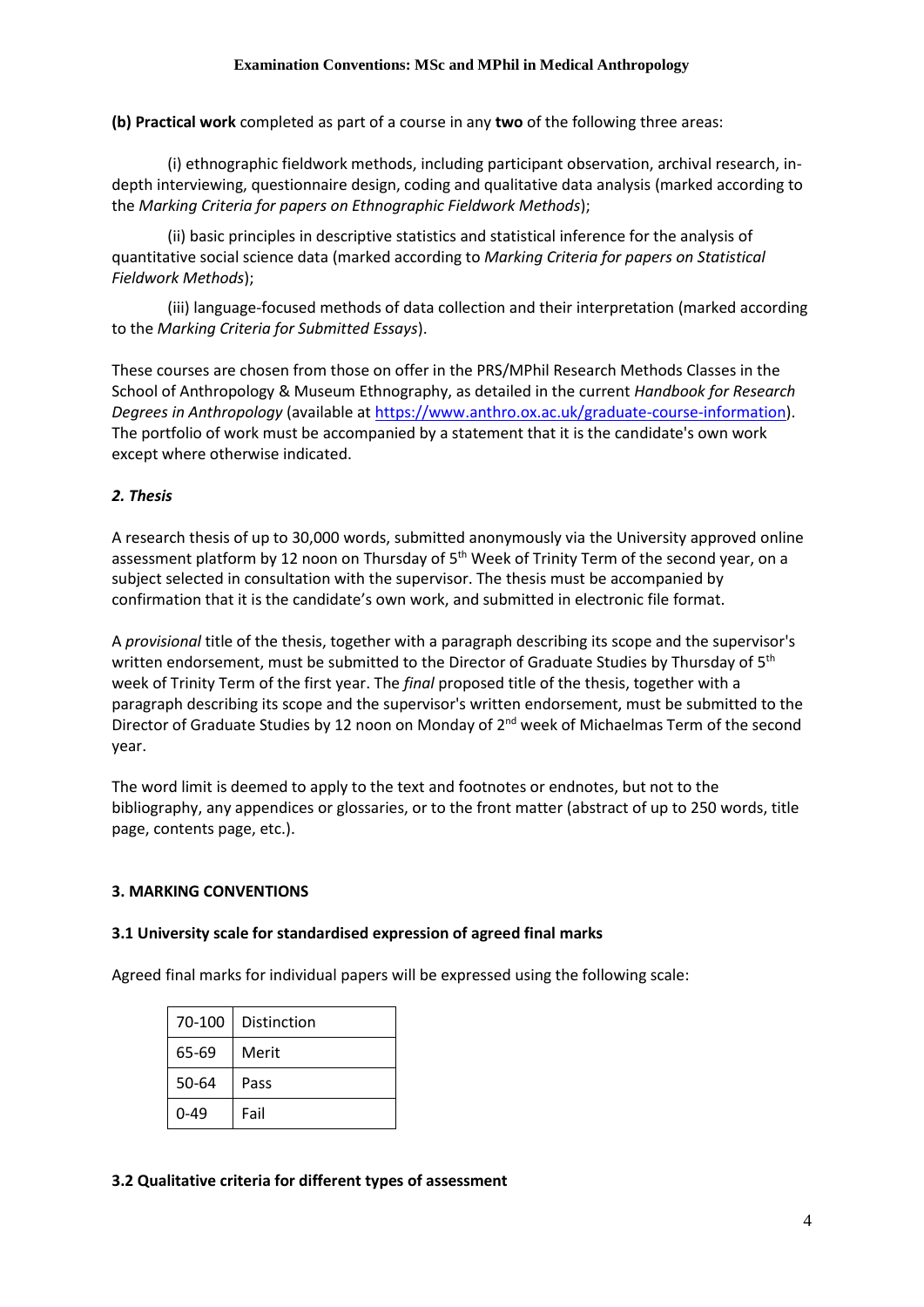Qualitative criteria for the marking of the *Timed Assessments*, *Submitted Essays*, *Ethnographic Fieldwork Methods paper, Statistical Fieldwork Methods paper*, *Research Proposal* and *Thesis* are provided in the **Appendix**.

These marking conventions have been developed to offer guidance to students on the criteria examiners will be using in judging assessed work. They are also intended to guide examiners in identifying the appropriate mark for the work being assessed.

The Core Criteria, within each given form of assessment, are consistent across all of the degrees offered by the School, and are viewed as the fundamental traits that define work for each grade band.

The Ancillary Observations include additional traits that may be exhibited by work in a given grade band, in general and in relation to particular subjects (Social, Cognitive, Medical, Visual and Museum Anthropology), and are there to aid decision-making in the allocating of a mark within a grade band, and to provide further guidance to students regarding traits that work of a given class may exhibit. The positive Core Criteria are not replicated across grade bands, so are viewed as cumulative (i.e., for example, work that is in the 70-79 band will be expected to exhibit not only those positive traits listed for that grade band, but those of the lower bands too, except where mutually exclusive). Candidates are reminded to also consult the relevant course handbooks and *Exam Regulations* ('the grey book') for further guidance on the presentation and submission of assessed coursework.

Specific individualised consideration of any disruption to a candidate's ability to undertake assessment in the usual way will be based on a candidate's MCE and will happen at the exam board stage.

### **3.3 Verification and reconciliation of marks**

All examined components of the degree are marked independently by two examiners or assessors from within the university (sometimes referred to as 'double-blind marking'), with oversight of the entire process being provided by an External Examiner. This procedure follows university and divisional guidance. Each marker allots a mark to the piece of work in question (individual examination answers, essays and thesis) and then both markers meet to determine an agreed final mark for each element. Where the overall marks assigned by the two Examiners differ the examiners identify the reasons for the difference through discussion and agree an appropriate mark. If reconciliation is difficult, a third marker acts as arbiter in agreeing the appropriate mark, and answers that have been given particularly discrepant marks may be remarked if necessary. In cases of a great difference of marks, or where the marks straddle a grade boundary, the External Examiner is asked to scrutinize any such marks, even if the examiners have agreed a mark following discussion. In addition, the External Examiner may query any mark assigned to a question, even if the internal examiners are unanimous in their judgement. Any differences of opinion are discussed fully at the examiners' meeting.

The weighting for each assessed element is provided in **Section 4.2**, below.

For Papers 1, 2, 3 and option papers the final mark for the paper is calculated (to two decimal places) as the mean of the marks awarded for each of the essays for that paper, which are equally weighted.

#### **3.4 Scaling**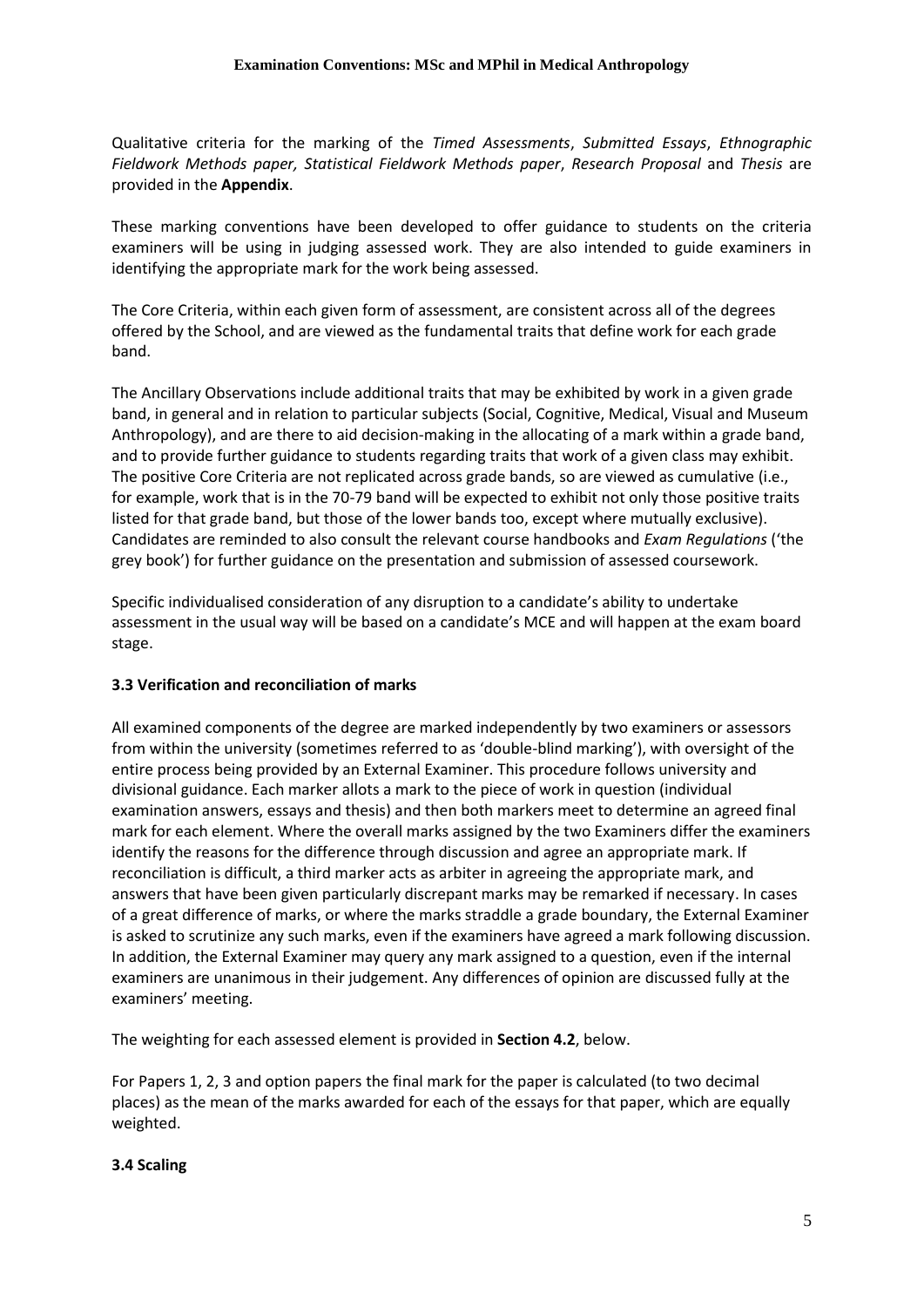The School of Anthropology & Museum Ethnography does not use scaling mechanisms for examination marks.

#### **3.5 Short-weight convention and departure from rubric**

In one-week timed-essay examinations a mark of zero will be awarded for any questions that should have been answered by a candidate but have not been (e.g. if one question is answered rather than two, a mark of zero is awarded for the question not attempted, and the final mark for that paper is determined as the mean of the marks for the two questions, with the mark for the second question being zero). In the case that a candidate answers more questions than is required by the rubric all answers submitted will be marked and those achieving the best marks, up to and including the number required by the rubric, will be counted towards the mark for the paper with the others not being counted towards the mark for the paper.

In the case of examination answers or submitted pieces of coursework that are incomplete, or which fail to adhere to the stipulated rubric, these will be marked according to the criteria that are outlined in **Section 3.2**, above, which include specific criteria for marking work which is incomplete, rushed, or which departs from the stated rubric.

#### **3.6 Penalties for late or non-submission**

Non-submission of a required examined element of the course will result in failure of that element and thus of the whole Examination (programme of study), notwithstanding the opportunity to re-sit an examination that has been failed or to re-submit work that has been failed or has not been submitted as required (see Section 5, below).

In the absence of special dispensation for illness-related or other genuine reasons, late submission of examined elements of the course will incur penalties. Special dispensation for late submission must be sought, ideally in advance, from the Proctors, via the student's college. Staff at the Examination Schools cannot give extensions, and examiners should not be approached. The scale of penalties agreed by the Board of Examiners in relation to late submission of assessed items is set out below. Details of the circumstances in which such penalties might apply can be found in the Examination Regulations (Regulations for the Conduct of University Examinations, Part 14.)

Where a candidate submits a thesis or essay after the deadline prescribed, the examiners will mark the work as if submitted on time. The Board of Examiners will then reduce the mark awarded according to the following tariff:

| <b>Lateness</b>                                      | <b>Mark penalty</b> |
|------------------------------------------------------|---------------------|
| Submission after 12 noon on the day of               | Five marks deducted |
| submission                                           |                     |
| Each additional day                                  | One mark deducted   |
| (i.e. two days late = -6 marks, three days late = -7 |                     |
| marks, etc.; note that each weekend day counts       |                     |
| as a full day for the purposes of mark deductions)   |                     |
| Maximum deducted marks up to and including 14        | 18 marks deducted   |
| days late                                            |                     |
| More than 14 days after the deadline                 | Fail                |

#### **3.7 Penalties for over-length work and departure from approved titles or subject-matter**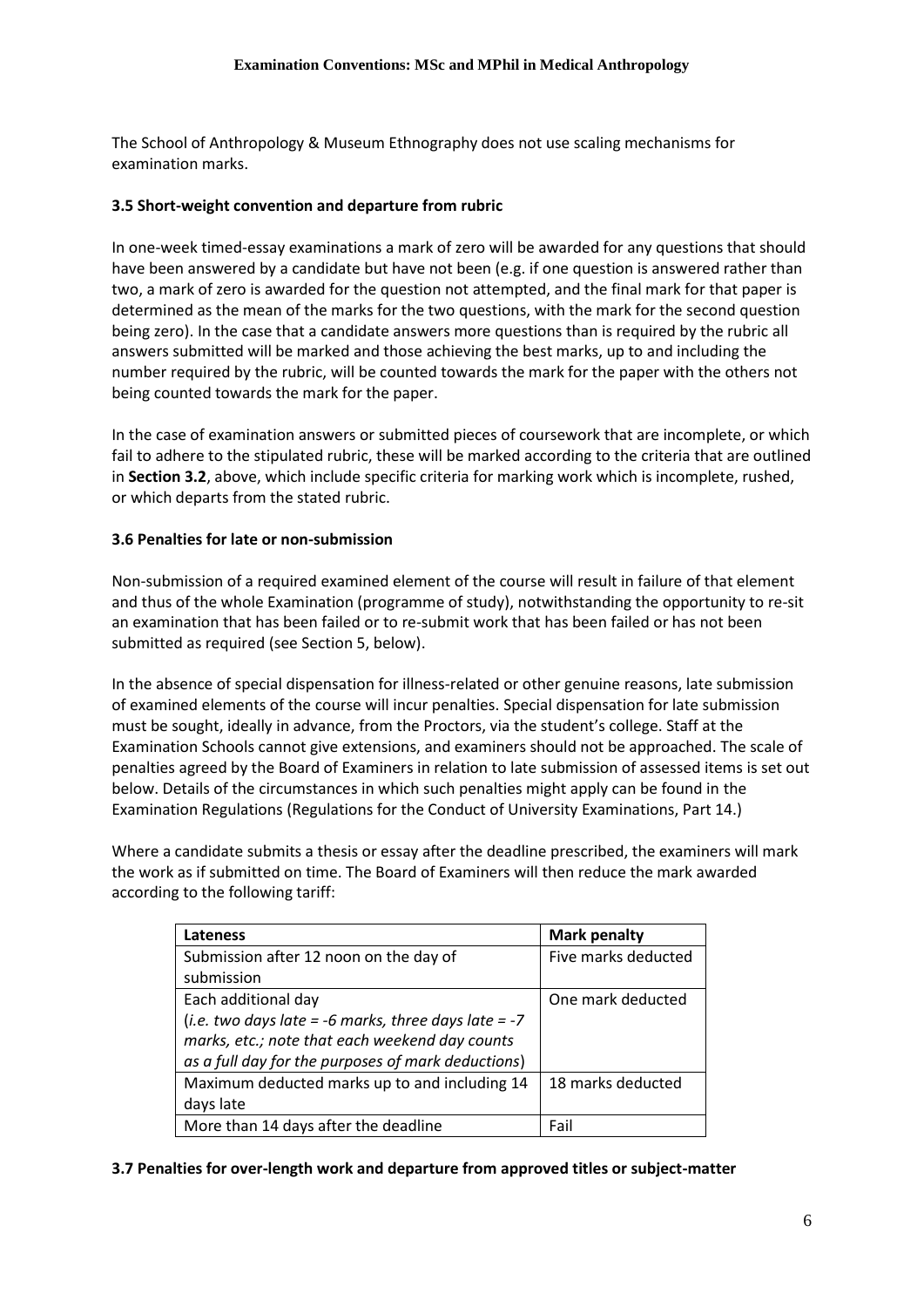Coursework must have the word count clearly indicated on the front cover. In all cases, word limits are deemed to apply to the text and footnotes or endnotes, but not to the bibliography, any appendices or glossaries, or to the front matter (abstract, title page, contents page, etc., if applicable).

Where a candidate submits a thesis or other piece of examined written coursework which exceeds the word limit prescribed, the examiners will mark the work as if submitted within the stipulated word limit. The Board of Examiners will then reduce the mark awarded according to the following tariff:

| Word limit of submitted work | Penalty of one mark per:                             |
|------------------------------|------------------------------------------------------|
| 5000                         | 50 words or part thereof by which limit is exceeded  |
| 10000                        | 100 words or part thereof by which limit is exceeded |
| 30000                        | 300 words or part thereof by which limit is exceeded |

1 mark deduction for every 1% or part thereof by which the stated word limit is exceeded:

Where the examiners wish to query the word count of work submitted in hard copy, they may ask for an electronic version of the coursework to be submitted.

#### **3.8 Penalties and procedures in cases of poor academic practice and plagiarism**

All submissions are run through Turnitin and the Chair of Examiners is alerted to any issues that this reveals.

The *Examination Board* shall deal wholly with cases of poor academic practice where the material under review is small and does not exceed 10% of the whole.

Assessors (including Examiners) will mark work on its academic merit, but will alert the *Examination Board* to cases of derivative or poor referencing, and the board will be responsible for deducting marks accordingly.

Determined by the extent of poor academic practice, the board shall deduct between 1% and 10% of the marks available for cases of poor referencing where material is widely available factual information or a technical description that could not be paraphrased easily; where passage(s) draw on a variety of sources, either verbatim or derivative, in patchwork fashion (and examiners consider that this represents poor academic practice rather than an attempt to deceive); where some attempt has been made to provide references, however incomplete (e.g. footnotes but no quotation marks, Harvard-style references at the end of a paragraph, inclusion in bibliography); or where passage(s) are 'grey literature' i.e. a web source with no clear owner.

If a student has previously had marks deducted for poor academic practice or has been referred to the Proctors for suspected plagiarism the case must always be referred to the Proctors. In addition, any more serious cases of poor academic practice than described above will also always be referred to the Proctors.

#### **3.9 Penalties for non-attendance of examinations**

[See Policy & Guidance for examiners; [Examination Regulations, Regulations for the Conduct of](http://www.admin.ox.ac.uk/examregs/2015-16/rftcoue-p14ls-n-snawfromexam/)  [University Examinations, Part 14\]](http://www.admin.ox.ac.uk/examregs/2015-16/rftcoue-p14ls-n-snawfromexam/)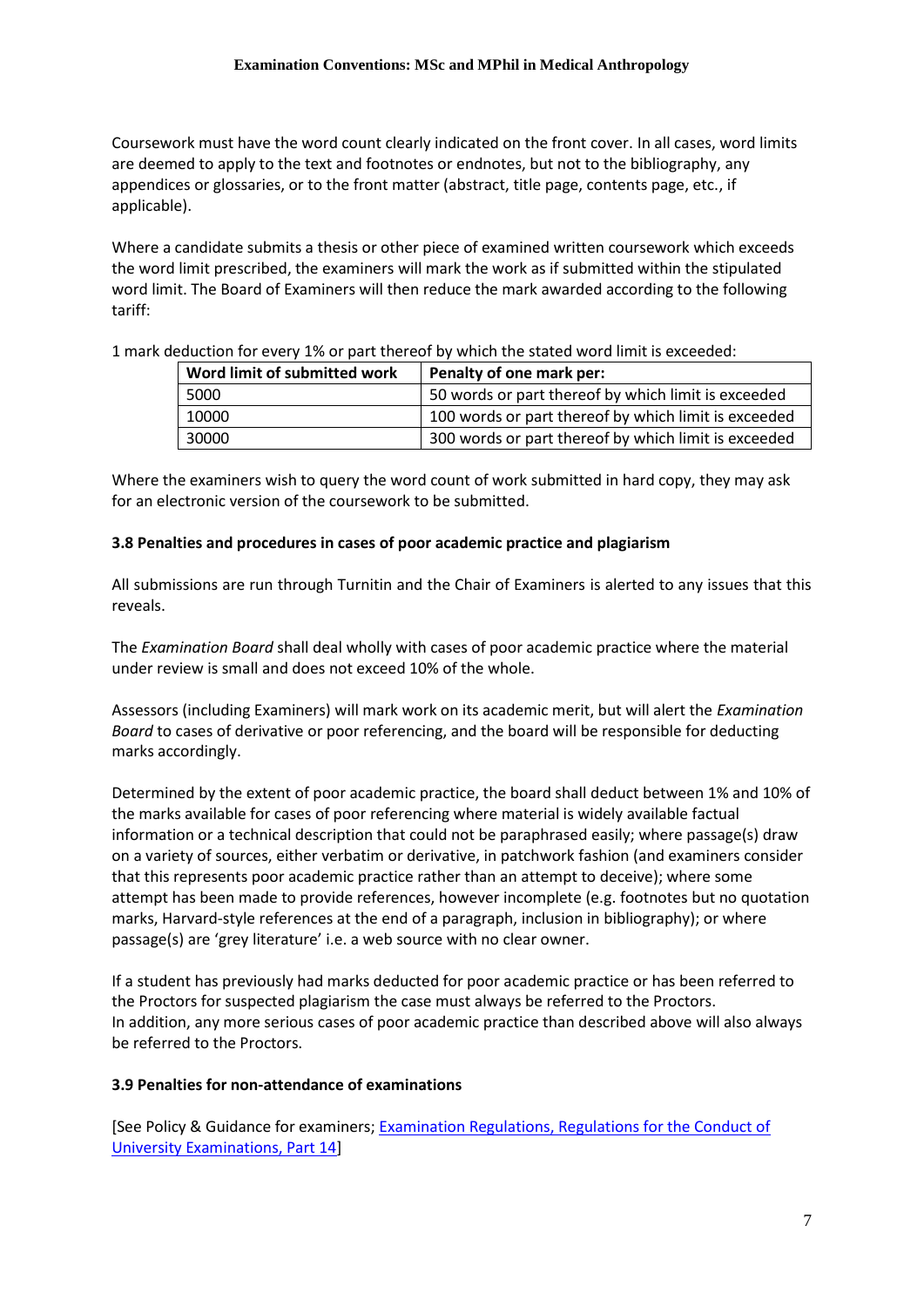Failure to attend an examination without prior or subsequent permission from the Proctors will result in the failure of that assessment. The mark for any resit of the assessment will be capped at a pass (50). See section 5, below, for full details of resits and the circumstances under which mark caps apply.

### **4. PROGRESSION RULES AND CLASSIFICATION CONVENTIONS**

### **4.1 Qualitative descriptors of Distinction, Merit, Pass, Fail final outcomes**

**Distinction**: Demonstrates overall excellence, including sufficient depth and breadth of relevant knowledge to allow clarity of expression, demonstration of critical faculties and originality. **Merit**: Demonstrates a very good standard of knowledge and understanding of material, and a consistently good ability to apply it effectively.

**Pass**: Demonstrates overall a good standard of knowledge and familiarity with material, and the ability to apply it effectively.

**Fail**: Fails overall to demonstrate a sufficient range and depth of knowledge and understanding, and/or fails to apply it appropriately.

Note that the aggregation and classification rules in some circumstances allow a stronger performance on some papers to compensate for a weaker performance on others.

#### **4.2 Final outcome rules**

To be eligible to be awarded the degree of MSc or MPhil, candidates must have passed all of the examined components of the course; see also Examination Regulations (the 'Grey Book'): [MSc](https://examregs.admin.ox.ac.uk/Regulation?code=mosbcinmedianth) and [MPhil.](https://examregs.admin.ox.ac.uk/Regulation?code=mopinmedianth&srchYear=2020&srchTerm=1&year=2019&term=1)

Regarding eligibility for re-examination, see **Section 5**, below.

Each assessed element outlined in **Section 2**, above, contributes the proportion stated below to the final mark for the course.

### *MSc in Medical Anthropology*

PART I *Paper 1: Critical Medical Anthropology*: One-sixth *Paper 2: Theory and Practice of Bio-medicine and of Other Medical Systems*: One-sixth *Paper 3: Anthropologies of the Body*: One-sixth *Paper 4: Option Paper*: One-sixth PART II *Thesis*: One-third

The final mark for the MSc is calculated as the mean of the marks awarded for all of the assessed components, as outlined in **Section 2**, above, weighted as indicated with the final mark rounded to the nearest whole number, and decimal points of .5 and above rounded up to the nearest whole mark.

The Board of Examiners may award a Distinction in the degree based on one of the following criteria: EITHER (i) an overall mark of 70 or above OR (ii) an overall mark of 68 and above, with two assessed components and the MSc thesis at 70 or above.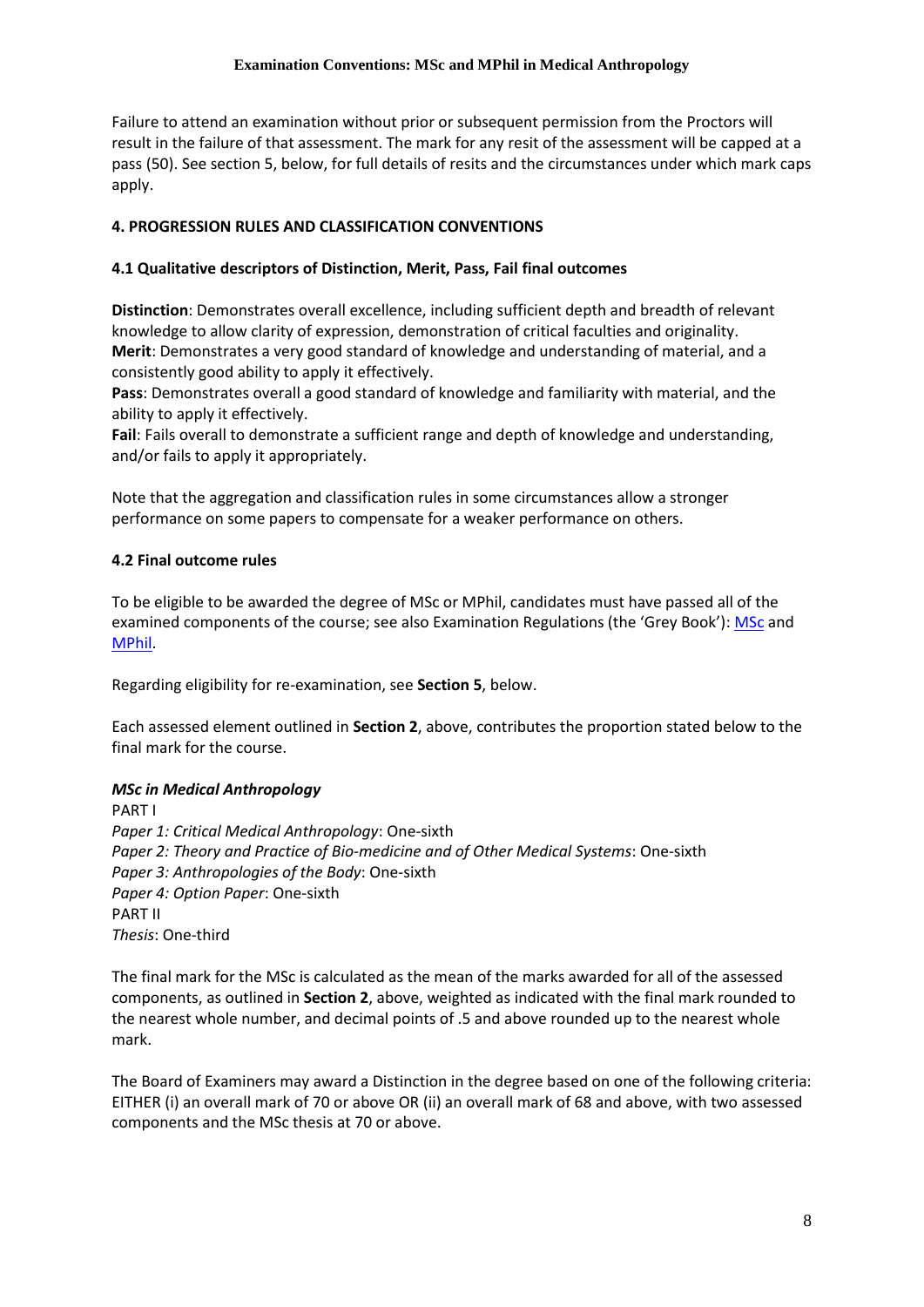The Board of Examiners may award a Merit in the degree for the achievement of an overall mark of 65-69, except where a Distinction is awarded as described under (ii), above.

### *MPhil in Medical Anthropology*

Year 1: (MPQ: MPhil Qualifying examinations) *Paper 1: Critical Medical Anthropology;* One-quarter *Paper 2: Theory and Practice of Bio-medicine and of Other Medical Systems*: One-quarter *Paper 3: Anthropologies of the Body*: One-quarter *Paper 4: Option Paper*: One-quarter

All four papers are equally weighted (i.e. represent 25% of the year 1 (MPQ examination) marks). The final mark for the MPQ examinations is an average of the four individual marks, with the final mark rounded to the nearest whole number, and decimal points of .5 and above rounded up to the nearest whole mark. Marks for assessments in the MPQ year do not contribute to the final mark for the MPhil, but are used to determine continuation to the second year (see **Section 4.3**, below). To progress to year 2 of the MPhil candidates must have passed all four of the Qualifying examinations sat in year 1.

### Year 2: (MPhil examinations)

*Coursework*: 30% (Research Project Plan of 2500 words: 10%; plus work derived from **two** research methods modules (i) Ethnographic Fieldwork Methods (ii) Quantitative Fieldwork Methods (iii) Language-focused methods of data collection and their interpretation: each weighted at 10%) *Thesis*: 70%

The final mark for the MPhil course is calculated as the mean of the marks awarded for all of the assessed components *examined in the second year*, as outlined in **Section 2**, above, weighted as indicated, with the final mark rounded to the nearest whole number, and decimal points of .5 and above rounded up to the nearest whole mark.

The Board of Examiners may award a Distinction in the degree for achievement of an overall mark of 70 or above.

The Board of Examiners may award a Merit in the degree for achievement of an overall average mark of 65-69.

## **4.3 Progression rules from the MSc to the MPhil Medical Anthropology**

After the examinations in June, students in the first-year of Medical Anthropology have a choice between two possibilities, depending on their performance in the examined work: 1) complete the MSc degree, with submission of a thesis in August; or 2) complete the MPhil degree by continuing for a second year and beginning immediately to plan for the MPhil thesis.

Subject to the conditions outlined below, MSc students may transfer to the MPhil at any time up to immediately after the announcement of the final results in September; they should not formally take the MSc degree in these cases, and any transcripts for this degree that have been issued to them will become invalid and must be returned as a condition of transferring. Under these circumstances any thesis research undertaken for the MSc may, but need not, be used towards the thesis undertaken for the MPhil in year 2; they will be required to submit the *final* proposed title of the MPhil thesis together with a paragraph describing its scope and the supervisor's written endorsement, to the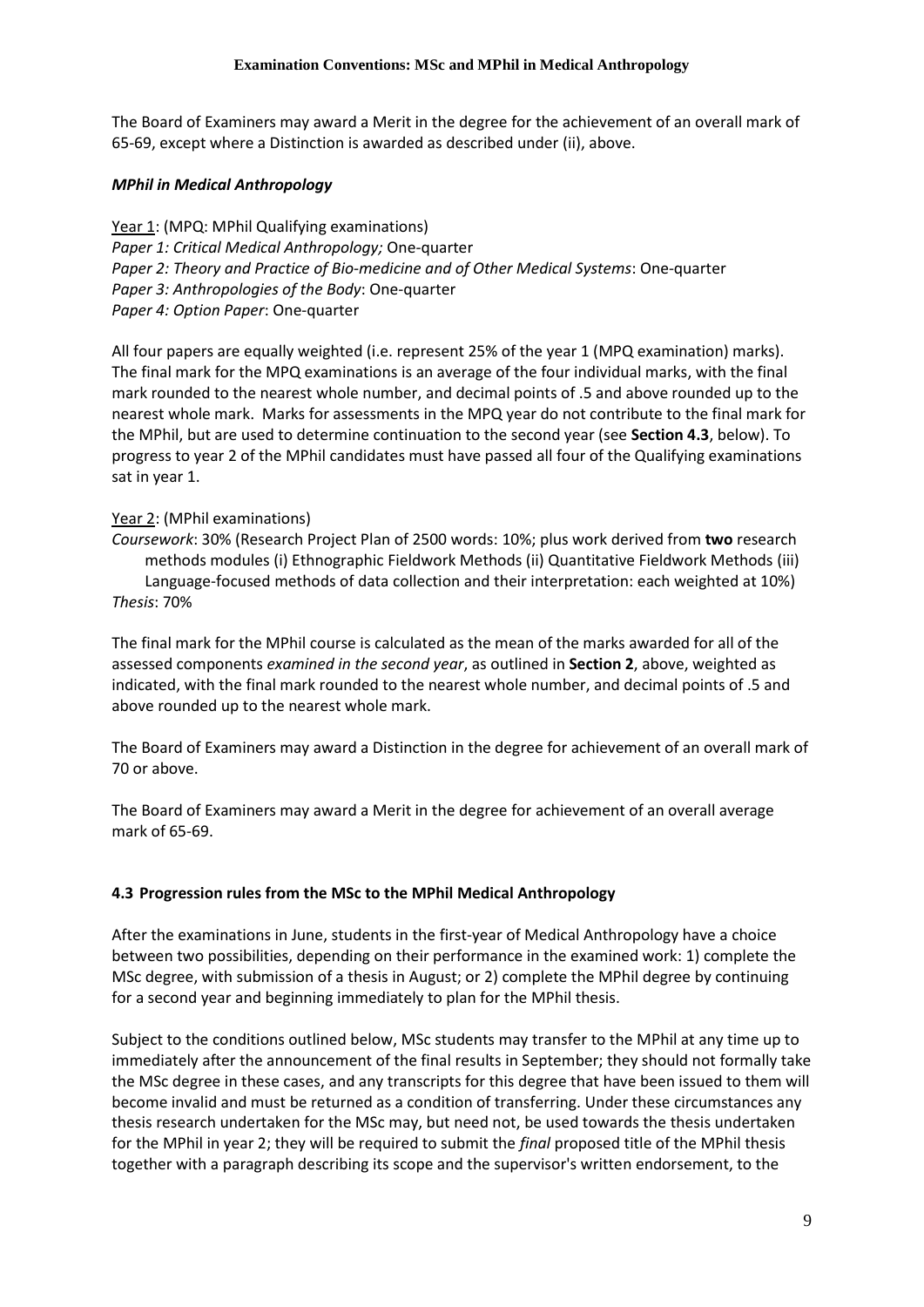Director of Graduate Studies by Thursday of 2<sup>nd</sup> week of Michaelmas Term of the second year, as detailed in **section 2.2**, above.

First-year MPhil students may transfer to the MSc at any time in that year up to immediately after the announcement of the results of the Part I examinations in June, so that they can at that point embark immediately on preparing an MSc thesis, as detailed below.

#### *MSc in Medical Anthropology*

Continuation to PRS status for DPhil study after the MSc: MSc candidates may apply for admission as Probationer Research Students (PRS) during the admissions rounds that take place in their MSc year, subject to the usual process and admissions criteria (see [http://www.anthro.ox.ac.uk/prospective](http://www.anthro.ox.ac.uk/prospective-students/admission/application-process/)[students/admission/application-process/\)](http://www.anthro.ox.ac.uk/prospective-students/admission/application-process/).

Continuation to MPhil study: MSc candidates are eligible for continuation to the second year of MPhil study if:

a) they pass all components of the degree that are examined before the summer (as detailed in **section 2.1: PART I**, above), achieving an average mark of 60 or more, and subject to availability of appropriate supervision, in which case they will at that stage begin to plan for the MPhil thesis rather than preparing the MSc thesis; **or**

b) they submit an MSc thesis in August and achieve an average mark of 60 or more *including the thesis*, and subject to availability of appropriate supervision, in which case they will at that stage begin to plan for the MPhil thesis, which will usually (but need not) be on a topic related to their MSc dissertation.

In either case candidates must submit a *provisional* title of the MPhil thesis together with a paragraph describing its scope and the supervisor's written endorsement to the Director of Graduate Studies at the time of application to transfer to the MPhil programme.

#### *MPhil in Medical Anthropology*

Continuation to second year: MPhil candidates are eligible to continue to the second year if they pass all components of the MPQ examinations (as detailed in **section 2.1**, above), achieving an average mark of 60 or more.

Those who do not achieve this mark, or who for other reasons do not continue to the second year of the MPhil, will be allowed to instead prepare and submit a thesis according to the requirements for the MSc degree, and to be admitted, pending achievement of an overall Pass mark (50+) in September, to the MSc degree.

If their final mark for all components of the MSc (including performance in the MSc thesis), is 60 or greater, they will have the opportunity to receive the MSc or transfer back to the MPhil programme and to enter the second year of the course.

Continuation to DPhil study after second year: MPhil candidates may apply for admission for DPhil study during the admissions rounds that take place in the second year of their MPhil, subject to the usual process and admissions criteria.

If the research that they propose to undertake for their DPhil project is a direct continuation of that undertaken for the MPhil thesis in the second year then they may be admitted as full DPhil students rather than as Probationer Research Students (PRS).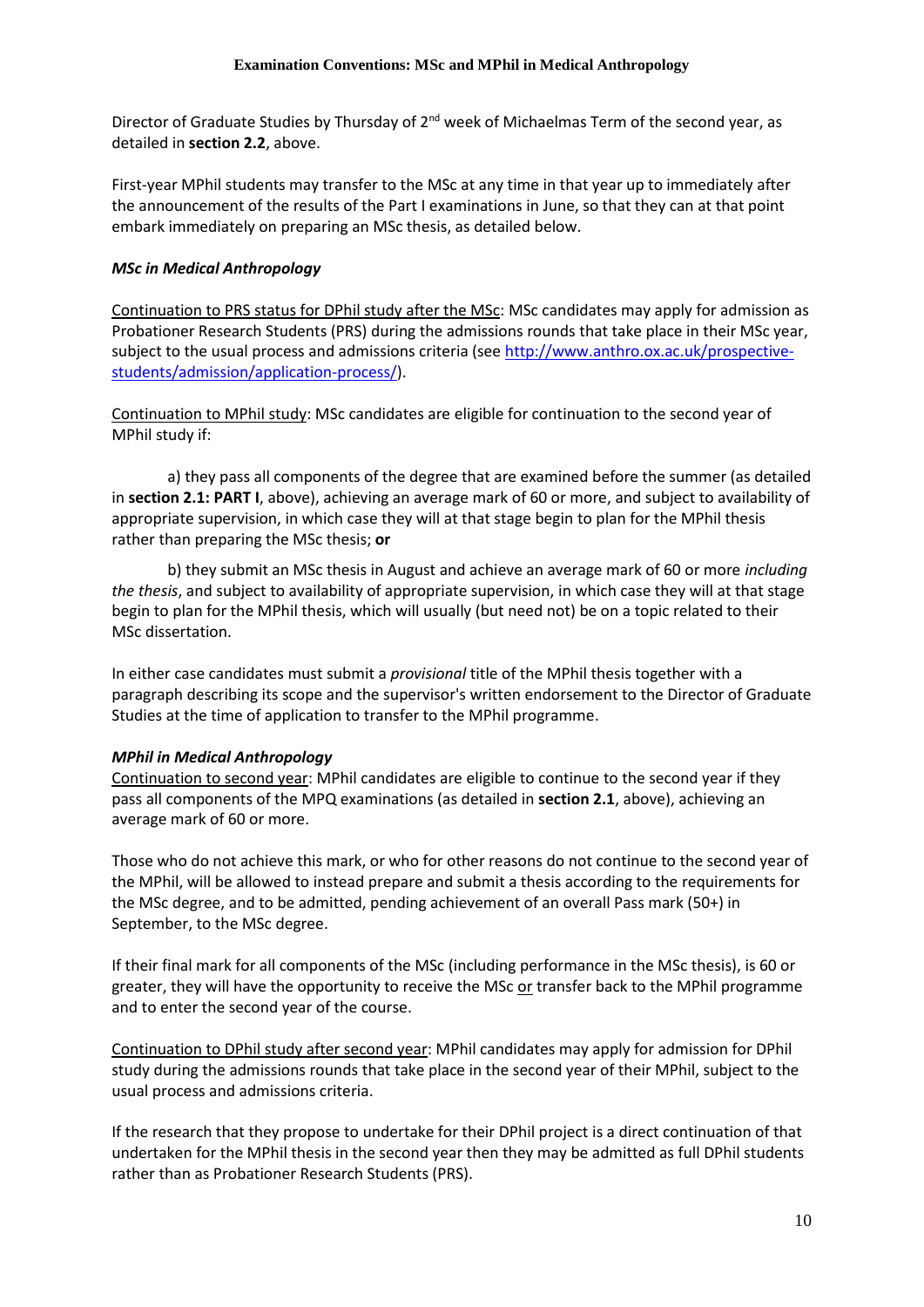#### **4.4 Use of vivas**

There are no automatic *viva voce* examinations for MSc or MPhil candidates but the examiners reserve the right to call candidates if required.

*Viva voce* examinations may be used by the examiners in cases where candidates fall on the borderline of Distinction/Pass, Distinction/Merit, or Pass/Fail classifications as a means of resolving any ambiguities in the examined work (in the case of MPhil candidates only the work submitted in the second year) that may lead to greater credit being given to a candidate than is possible on the basis of the examined work alone. Marks will not be reduced as a consequence of performance in a *viva voce* examination; they can only remain as they are or be raised.

If held, *viva voce* examinations normally occur in the third week of June (MPhil) or the last week of September (MSc). Candidates will be notified as far ahead of these dates as possible if they are to be called.

#### **5. RESITS**

#### **5.1 Following formal withdrawal from an examination**

Where a candidate has been granted prior or retrospective permission from the Proctors to be *withdrawn* from an assessment unit (a sat examination or examination of submitted work) they are entitled to be examined on that assessment unit at a later date, which will constitute their *first attempt* and will be marked accordingly, without a mark cap imposed.

All timed-essays and examined submitted work (including the dissertation) this attempt takes the form of submission of the work in question before the end of the same academic year or at the equivalent time in the year following that in which it was originally due to be submitted.

Marks for any element that has been successfully completed will be carried forward. Any subsequent award of the degree on successful completion of all the assessment units may be delayed by up to three terms, i.e. until the Examination Board next meets.

#### **5.2 Following failure of an examination**

Where an assessment unit has been *failed* at the first attempt, students are entitled to one further attempt. This applies to any or all assessment units that have been failed at the first attempt.

All timed-essays and examined submitted work (including the dissertation) the second attempt takes the form of a re-submission, after revision, of the work in question, before the end of the same academic year or at the equivalent time in the year following that in which it was originally due to be submitted.

Marks for any element that has been successfully completed at the first attempt will be carried forward; it is only possible therefore for students to re-sit the failed element(s). Any subsequent award of the degree on successful completion of all the assessed components may be delayed by up to three terms, i.e. until the Examination Board next meets.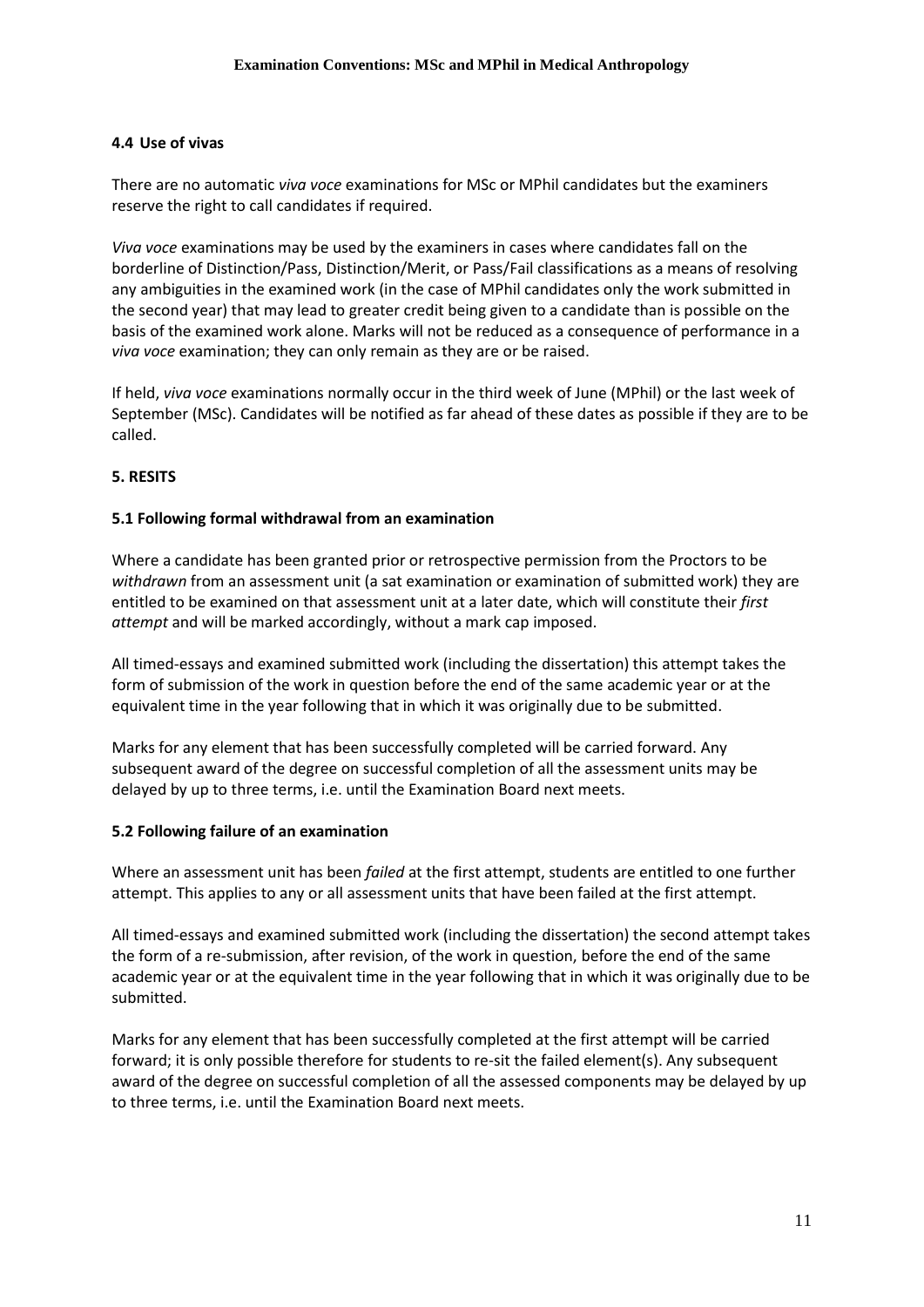A student who achieves the required standard in the MSc by re-sitting paper(s) (including resubmitting the dissertation if required) may then proceed to PRS status, subject to the application processes and criteria outlined in **section 4.3**, above.

### *Capping of resit marks following failure of an examination*

Note that candidates who have failed an assessment unit through poor academic performance will be deemed to have *academically failed* that assessment unit. No mark cap will be imposed on the examination of the second attempt, but the candidate will be debarred from receiving a Merit or Distinction overall.

Candidates who have failed to submit a piece of examined work before the expiry of the late submission period (**section 3.6**, above) *without prior or retrospective dispensation from the Proctors* will be deemed to have *technically failed* that assessment unit; they will be permitted to resubmit that assessment unit once, as described above, under which circumstances their mark for that assessment unit will be capped at a maximum of 50 and they will be debarred from receiving a Merit or Distinction for the examination overall.

### **6. CONSIDERATION OF MITIGATING CIRCUMSTANCES**

A candidate's final outcome will first be considered using the classification rules/final outcome rules as described above in section 4. The exam board will then consider any further information they have on individual circumstances.

Where a candidate or candidates have made a submission, under Part 13 of the Regulations for Conduct of University Examinations, that unforeseen circumstances may have had an impact on their performance in an examination, a subset of the board (the 'Mitigating Circumstances Panel') will meet to discuss the individual applications and band the seriousness of each application on a scale of 1-3 with 1 indicating minor impact, 2 indicating moderate impact, and 3 indicating very serious impact. The Panel will evaluate, on the basis of the information provided to it, the relevance of the circumstances to examinations and assessment, and the strength of the evidence provided in support. Examiners will also note whether all or a subset of papers were affected, being aware that it is possible for circumstances to have different levels of impact on different papers. The banding information will be used at the final board of examiners meeting to decide whether and how to adjust a candidate's results. Further information on the procedure is provided in the Examinations and Assessment Framework, Annex E and information for students is provided at https://www.ox.ac.uk/students/academic/exams/problems-completing-your-assessment.

Candidates who have indicated they wish to be considered for a Declared to have Deserved Masters degree will first be considered for a classified degree, taking into account any individual mitigating circumstances. If that is not possible and they meet the Declared to have Deserved Masters eligibility criteria, they will be awarded a Declared to have Deserved Masters degree.

### **7. DETAILS OF EXAMINERS AND RULES ON COMMUNICATING WITH EXAMINERS**

The Examiner for the Medical Anthropology degrees is Dr Paula Sheppard.

The External Examiners for the Medical Anthropology degrees is Dr Dalia Iskander, University College London.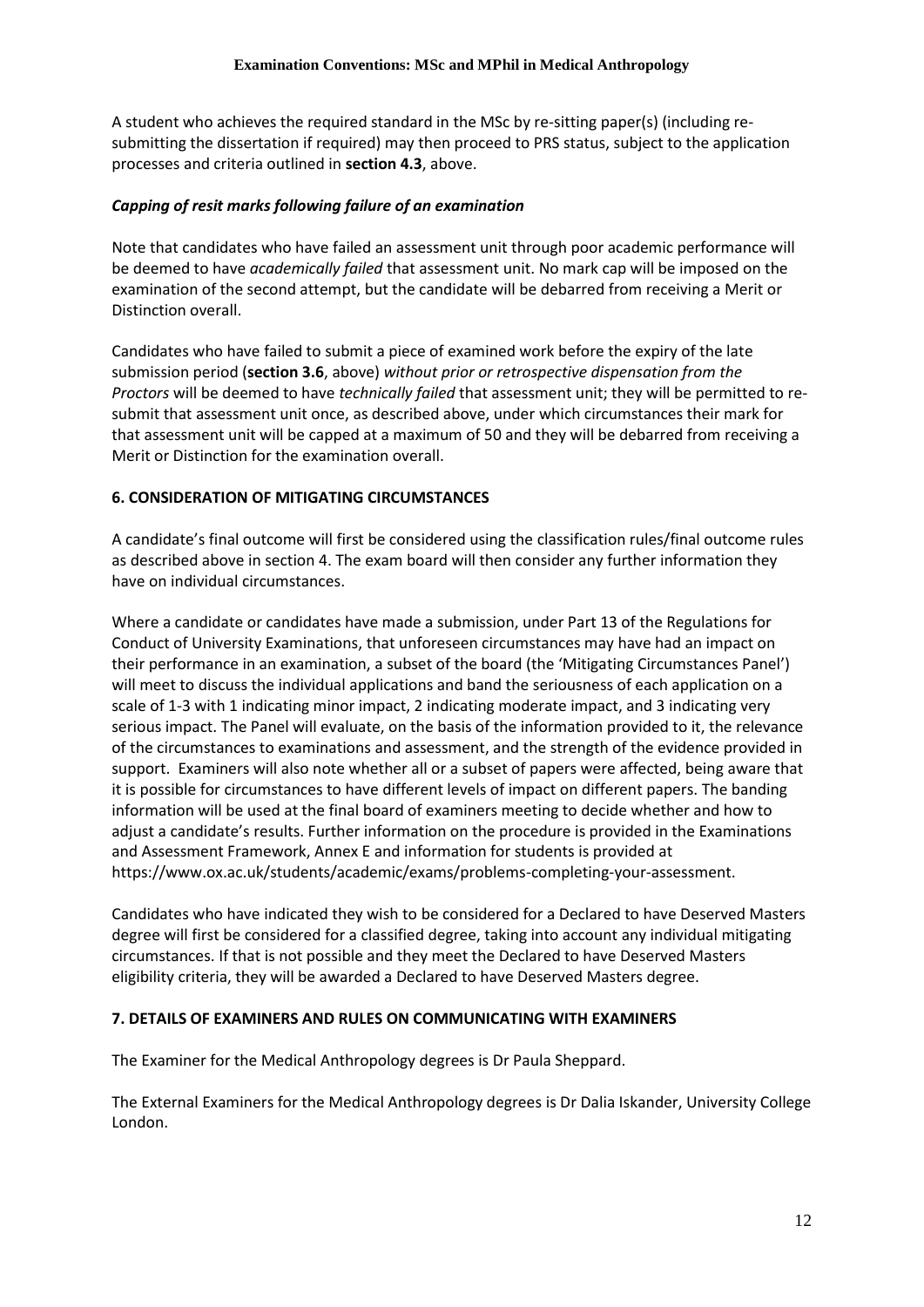Questions pertaining to examination procedure should be addressed to the Examiner or Chair of Examiners. For the academic year 2021-22, the Chair of Examiners is Prof. Inge Daniels.

Candidates are not under any circumstances permitted to seek to make contact with individual internal or external examiners during or after the examination process regarding specifics of the examination of their own or others' work.

Candidates who are unhappy with an aspect of their assessment may make a complaint or appeal to the Proctors via their college.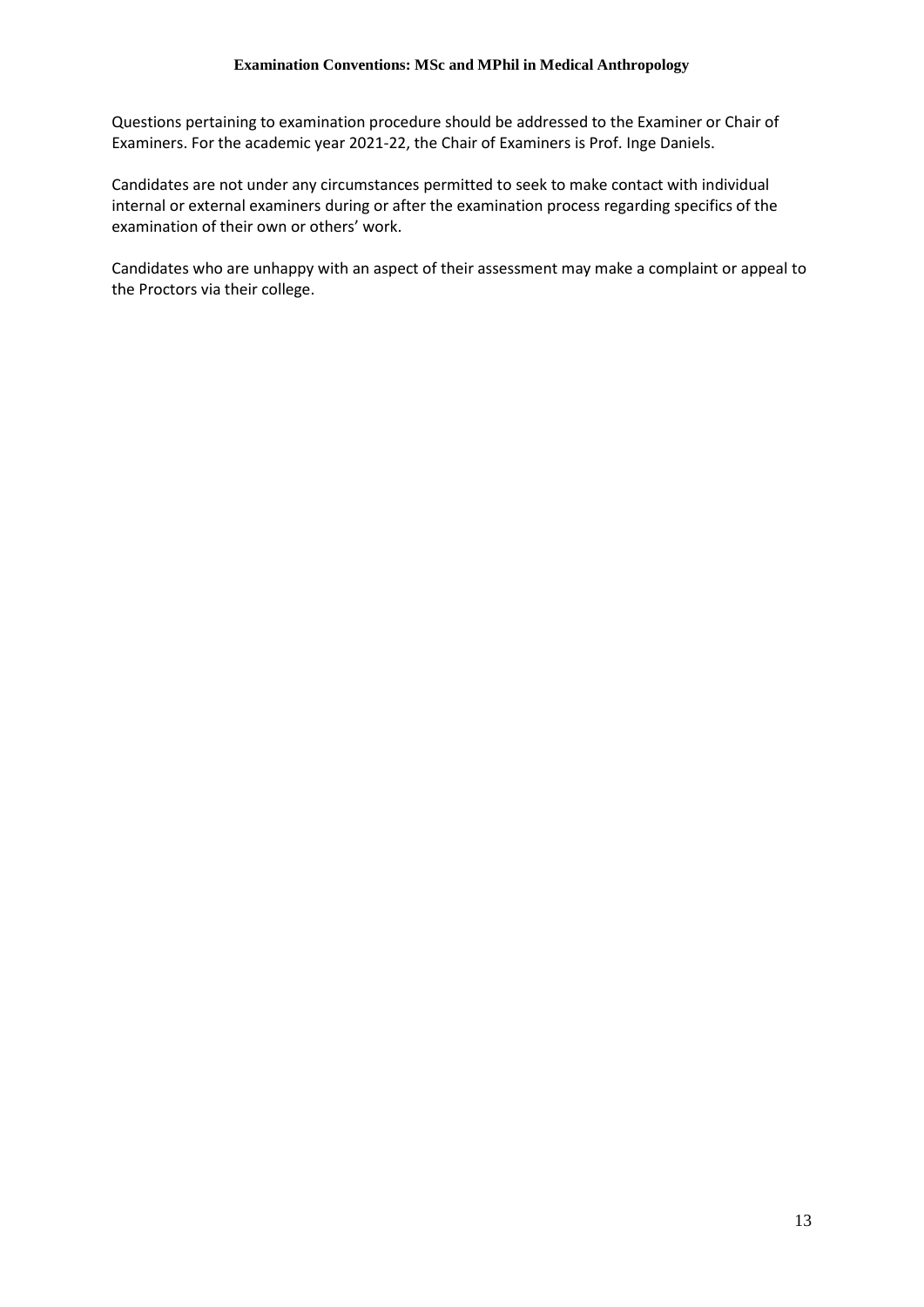| <b>APPENDIX</b>                           |
|-------------------------------------------|
| 1: Marking Criteria for Timed Assessments |

| The answer may, in principle, be of                                                                                                                                                                                            |
|--------------------------------------------------------------------------------------------------------------------------------------------------------------------------------------------------------------------------------|
|                                                                                                                                                                                                                                |
|                                                                                                                                                                                                                                |
| The answer may feature a wealth of<br>relevant information showing excellent<br>The answer may be highly sophisticated or<br>It may show new and worthwhile ways of                                                            |
| The answer may feature a wealth of<br>relevant information showing excellent<br>The answer may be highly sophisticated or<br>It may show new and worthwhile ways of                                                            |
| The answer may have Distinction qualities<br>in places, but less consistently so, and may<br>be less comprehensive or sophisticated in                                                                                         |
| The work may otherwise be of Pass quality<br>but show some Distinction-level inspiration<br>Ideas, critical comment or methodology<br>may in places be under-developed or over-<br>sophisticated and coherent than is the case |
| The answer may have High Pass quality in                                                                                                                                                                                       |
|                                                                                                                                                                                                                                |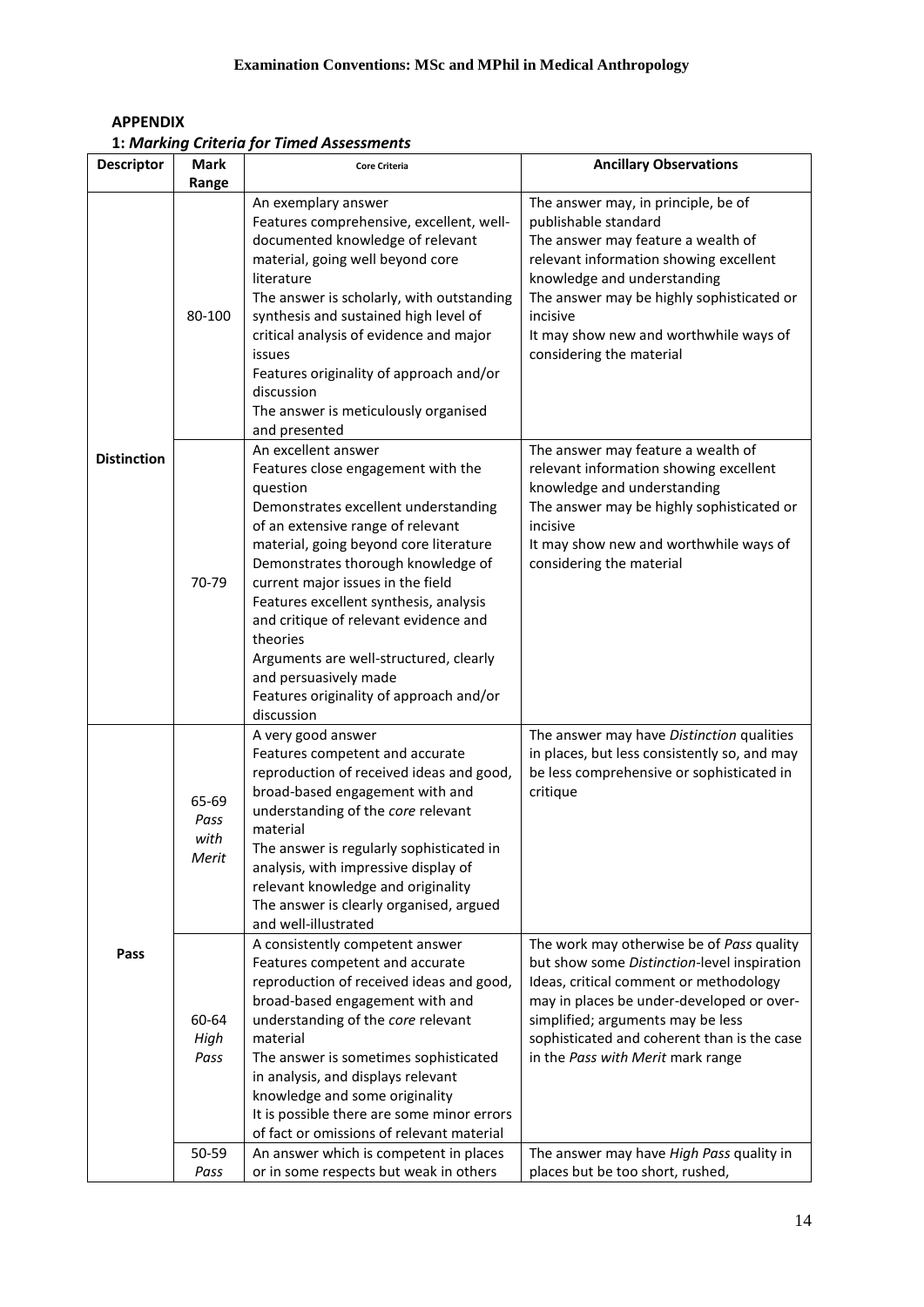|      |          | Positive                                  | unfinished, badly organised or may not       |
|------|----------|-------------------------------------------|----------------------------------------------|
|      |          | The answer exhibits some knowledge        | adequately address the question              |
|      |          | and understanding of the chosen topic     | To be awarded marks in this band the         |
|      |          | and the relevant evidence and ideas       | answer must feature the positive traits      |
|      |          | The answer is competent and broadly       | identified (left); placement within this     |
|      |          | relevant                                  | mark band depends upon the extent to         |
|      |          | Negative                                  | which the positive traits are undermined     |
|      |          | Some important information and            | by the negative traits                       |
|      |          | references are lacking                    |                                              |
|      |          |                                           |                                              |
|      |          | The answer displays weaknesses of         |                                              |
|      |          | understanding and superficiality          |                                              |
|      |          | Some arguments are lacking in focus,      |                                              |
|      |          | development or coherence                  |                                              |
|      |          | The answer may feature some significant   |                                              |
|      |          | factual errors                            |                                              |
|      |          | There may be considerable proportion      |                                              |
|      |          | that is irrelevant or doesn't address the |                                              |
|      |          | question                                  |                                              |
|      |          | Positive                                  | The candidate may have missed the point      |
|      |          | The answer exhibits only rudimentary      | of the question                              |
|      |          | knowledge and analysis of relevant        | The answer may be unduly brief               |
|      |          | material                                  | The candidate may have failed to adhere      |
|      | 40-49    | There is evidence of some basic           | to the rubric (e.g. by answering well but on |
|      |          | understanding                             | material explicitly excluded)                |
|      |          | Negative                                  | An otherwise competent candidate who         |
|      |          | There is little evidence of awareness of  | has fallen seriously short of time may fall  |
|      |          | essential literature, evidence or         | into upper end of this category              |
|      |          | arguments                                 |                                              |
|      |          | Material is inadequately discussed,       |                                              |
|      |          | misrepresented or misunderstood.          |                                              |
|      |          |                                           |                                              |
| Fail |          | There are significant factual errors      |                                              |
|      |          | and/or incoherent arguments               |                                              |
|      |          | The answer is poorly organised            |                                              |
|      |          | There is some attempt at the exercise,    | Marks at the top end of this scale may       |
|      |          | but it is seriously lacking in planning,  | include superficial knowledge of some        |
|      |          | content and presentation                  | relevant points                              |
|      | $1 - 39$ | The answer may show a modicum of          | Marks at the bottom end of this scale        |
|      |          | relevant elementary knowledge but be      | include virtually nothing, or nothing of     |
|      |          | largely irrelevant, superficial and       | relevance in the answer                      |
|      |          | incoherent with significant               |                                              |
|      |          | misunderstanding and errors               |                                              |
|      |          | Work not submitted.                       |                                              |
|      | 0        |                                           |                                              |
|      |          |                                           |                                              |
|      |          |                                           |                                              |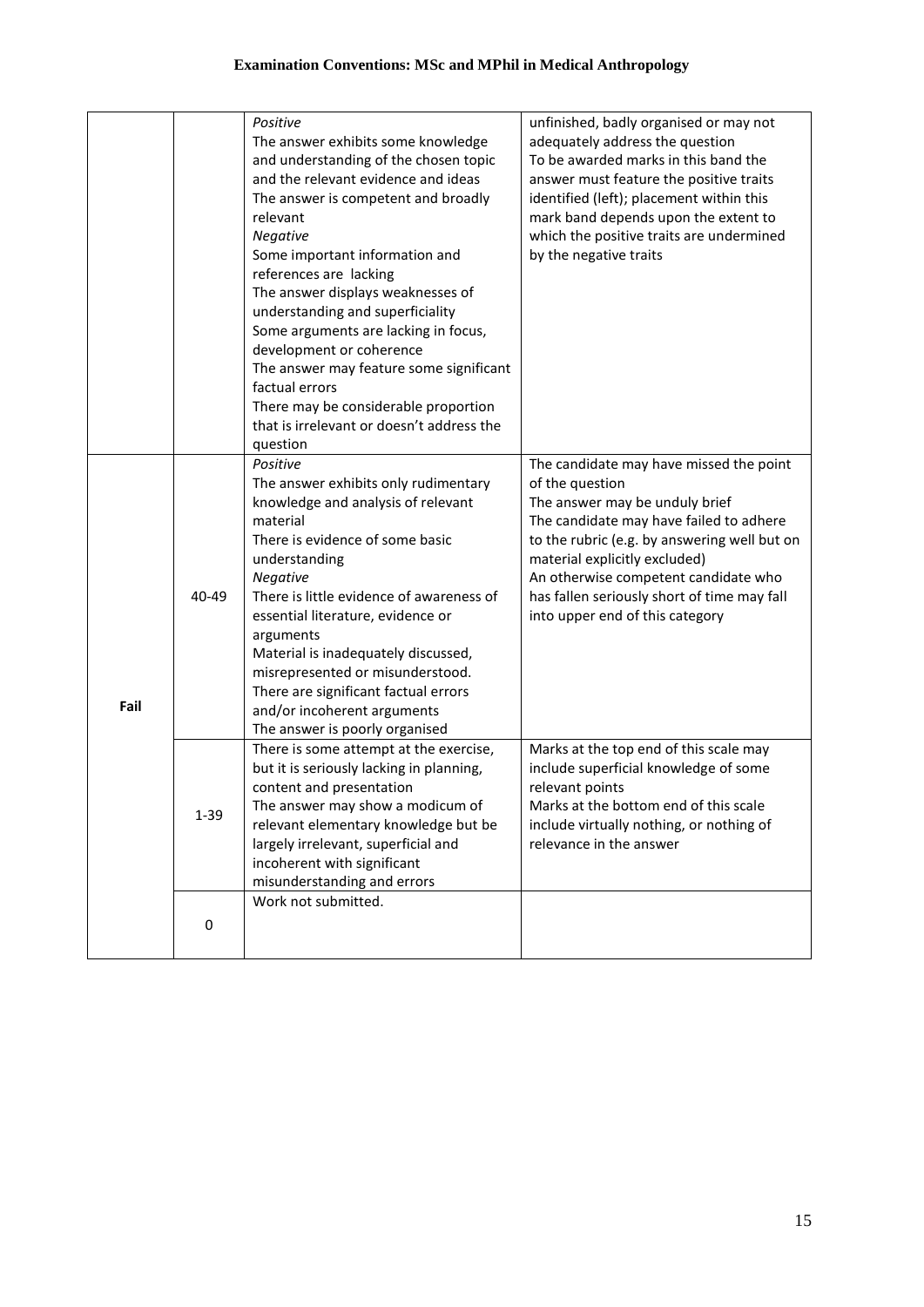|  |  |  | 2: Marking Criteria for Submitted Essays |  |
|--|--|--|------------------------------------------|--|
|--|--|--|------------------------------------------|--|

| <b>Descriptor</b>  | <b>Mark</b><br>Range           | <b>Core Criteria</b>                                                                                                                                                                                                                                                                                                                                                                                                                                                                                      | <b>Ancillary Observations</b>                                                                                                                                                                                                                                                                                                                                                                                                                                     |
|--------------------|--------------------------------|-----------------------------------------------------------------------------------------------------------------------------------------------------------------------------------------------------------------------------------------------------------------------------------------------------------------------------------------------------------------------------------------------------------------------------------------------------------------------------------------------------------|-------------------------------------------------------------------------------------------------------------------------------------------------------------------------------------------------------------------------------------------------------------------------------------------------------------------------------------------------------------------------------------------------------------------------------------------------------------------|
|                    | 80-100                         | An exemplary piece of work<br>Features comprehensive, excellent, well-<br>documented knowledge of relevant<br>material, going well beyond core<br>literature<br>The work is scholarly, with outstanding<br>synthesis and sustained high level of<br>critical analysis of evidence and major<br>issues<br>Features originality of approach and/or<br>discussion<br>The work is meticulously organised and<br>presented                                                                                     | The work may feature a wealth of relevant<br>information showing excellent knowledge<br>and understanding<br>The work may be highly sophisticated or<br>incisive<br>It may show new and worthwhile ways of<br>considering the material                                                                                                                                                                                                                            |
| <b>Distinction</b> | 70-79                          | An excellent piece of work<br>Features close engagement with the<br>question<br>Demonstrates excellent understanding<br>of an extensive range of relevant<br>material, going beyond core literature<br>Demonstrates thorough knowledge of<br>current major issues in the field<br>Features excellent synthesis, analysis<br>and critique of relevant evidence and<br>theories<br>Arguments are well-structured, clearly<br>and persuasively made<br>Features originality of approach and/or<br>discussion | The work may feature a wealth of relevant<br>information showing excellent knowledge<br>and understanding<br>The work may be highly sophisticated or<br>incisive<br>The work may show new and worthwhile<br>ways of considering the material,<br>especially combining social and biological-<br>based studies in creative new ways                                                                                                                                |
| Pass               | 65-69<br>Pass<br>with<br>Merit | A very good piece of work<br>Features competent and accurate<br>reproduction of received ideas and good,<br>broad-based engagement with and<br>understanding of the core relevant<br>material<br>The work is regularly sophisticated in<br>analysis, with impressive display of<br>relevant knowledge and originality<br>The work is clearly organised, argued<br>and well-illustrated                                                                                                                    | The work may have Distinction qualities in<br>places, but less consistently so, and may be<br>less comprehensive or sophisticated in<br>critique<br>The work makes good use of medical<br>anthropological cases and the essay is well-<br>illustrated with appropriate material that<br>adds to the arguments in effective ways                                                                                                                                   |
|                    | 60-64<br>High<br>Pass          | A consistently competent piece of work<br>Features competent and accurate<br>reproduction of received ideas and good,<br>broad-based engagement with and<br>understanding of the core relevant<br>material<br>The work is sometimes sophisticated in<br>analysis, and displays relevant<br>knowledge and some originality<br>It is possible there are some minor errors<br>of fact or omissions of relevant material                                                                                      | Ideas, critical comment or methodology<br>may in places be under-developed or over-<br>simplified; arguments may be less<br>sophisticated and coherent than is the case<br>in the Pass with Merit mark range<br>Medical anthropological studies are<br>present but fewer in number than ideal or<br>not always appropriate; some examples<br>may be poor or unhelpful<br>The work may otherwise be of Pass quality<br>but show some Distinction-level inspiration |
|                    | 50-59<br>Pass                  | A piece of work which is competent in<br>places or in some respects but weak in<br>others                                                                                                                                                                                                                                                                                                                                                                                                                 | The work may have High Pass quality in<br>places but be too short, rushed,                                                                                                                                                                                                                                                                                                                                                                                        |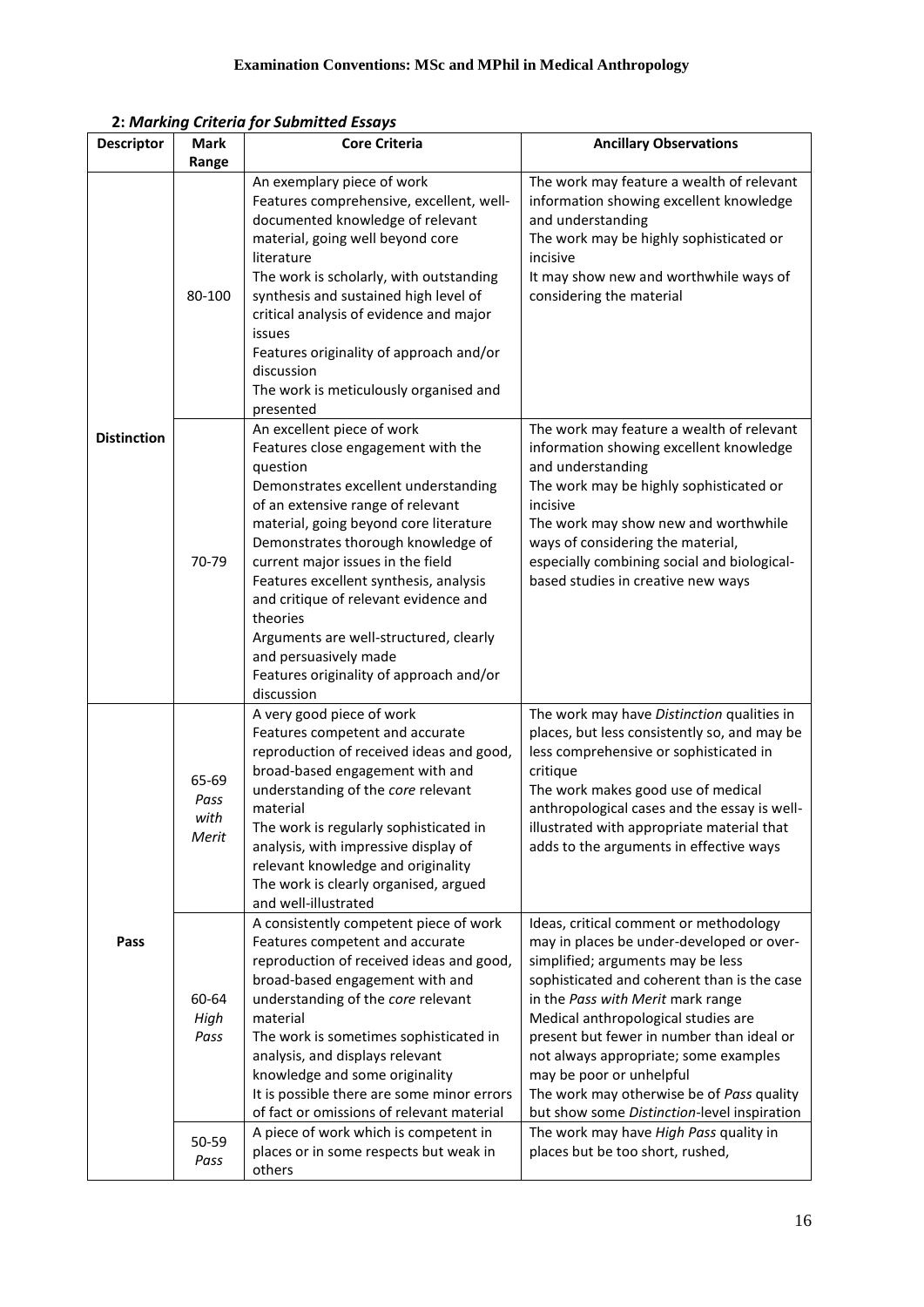|      |          | Positive                                                               |                                                                             |
|------|----------|------------------------------------------------------------------------|-----------------------------------------------------------------------------|
|      |          |                                                                        | unfinished, badly organised or may not                                      |
|      |          | The work exhibits some knowledge and                                   | adequately address the question                                             |
|      |          | understanding of the chosen topic and                                  | May include insufficient medical                                            |
|      |          | the relevant evidence and ideas                                        | anthropological examples to support the                                     |
|      |          | The work is competent and broadly                                      | argument                                                                    |
|      |          | relevant                                                               | To be awarded marks in this band the work                                   |
|      |          | Negative                                                               | must feature the positive traits identified                                 |
|      |          | Some important information and                                         | (left); placement within this mark band                                     |
|      |          | references are lacking                                                 | depends upon the extent to which the                                        |
|      |          | The work displays weaknesses of                                        | positive traits are undermined by the                                       |
|      |          | understanding and superficiality                                       | negative traits                                                             |
|      |          | Some arguments are lacking in focus,                                   |                                                                             |
|      |          | development or coherence                                               |                                                                             |
|      |          | The work may feature some significant                                  |                                                                             |
|      |          | factual errors                                                         |                                                                             |
|      |          | There may be considerable proportion                                   |                                                                             |
|      |          | that is irrelevant or doesn't address the                              |                                                                             |
|      |          | question                                                               |                                                                             |
|      |          | Positive                                                               | The candidate may have interpreted the                                      |
|      |          | The work exhibits only rudimentary                                     | question in an unconvincing way with little                                 |
|      |          | knowledge and analysis of relevant                                     | or no reference to key terms in the                                         |
|      |          | material                                                               | question                                                                    |
|      |          | There is evidence of some basic                                        | The work may be unduly brief                                                |
|      |          | understanding                                                          | The work may include few or no medical                                      |
|      |          | Negative                                                               | anthropological case studies                                                |
|      | 40-49    | There is little evidence of awareness of                               | The candidate may have failed to adhere                                     |
|      |          |                                                                        |                                                                             |
|      |          | essential literature, evidence or                                      | to the rubric (e.g. by writing well but on<br>material explicitly excluded) |
|      |          | arguments<br>Material is inadequately discussed,                       | An otherwise competent candidate who                                        |
|      |          | misrepresented or misunderstood                                        | has fallen seriously short of time may fall                                 |
|      |          | There are significant factual errors                                   | into upper end of this category                                             |
| Fail |          |                                                                        |                                                                             |
|      |          | and/or incoherent arguments                                            |                                                                             |
|      |          | The work is poorly organised<br>There is some attempt at the exercise, | Marks at the top end of this scale may                                      |
|      |          | but it is seriously lacking in planning,                               | include superficial knowledge of some                                       |
|      |          | content and presentation                                               | relevant points                                                             |
|      |          | The work may show a modicum of                                         | Marks at the bottom end of this scale                                       |
|      | $1 - 39$ | relevant elementary knowledge but be                                   | include virtually nothing, or nothing of                                    |
|      |          | largely irrelevant, superficial and                                    | relevance in the answer                                                     |
|      |          | incoherent with significant                                            |                                                                             |
|      |          | misunderstanding and errors                                            |                                                                             |
|      |          | Work not submitted.                                                    |                                                                             |
|      |          |                                                                        |                                                                             |
|      | 0        |                                                                        |                                                                             |
|      |          |                                                                        |                                                                             |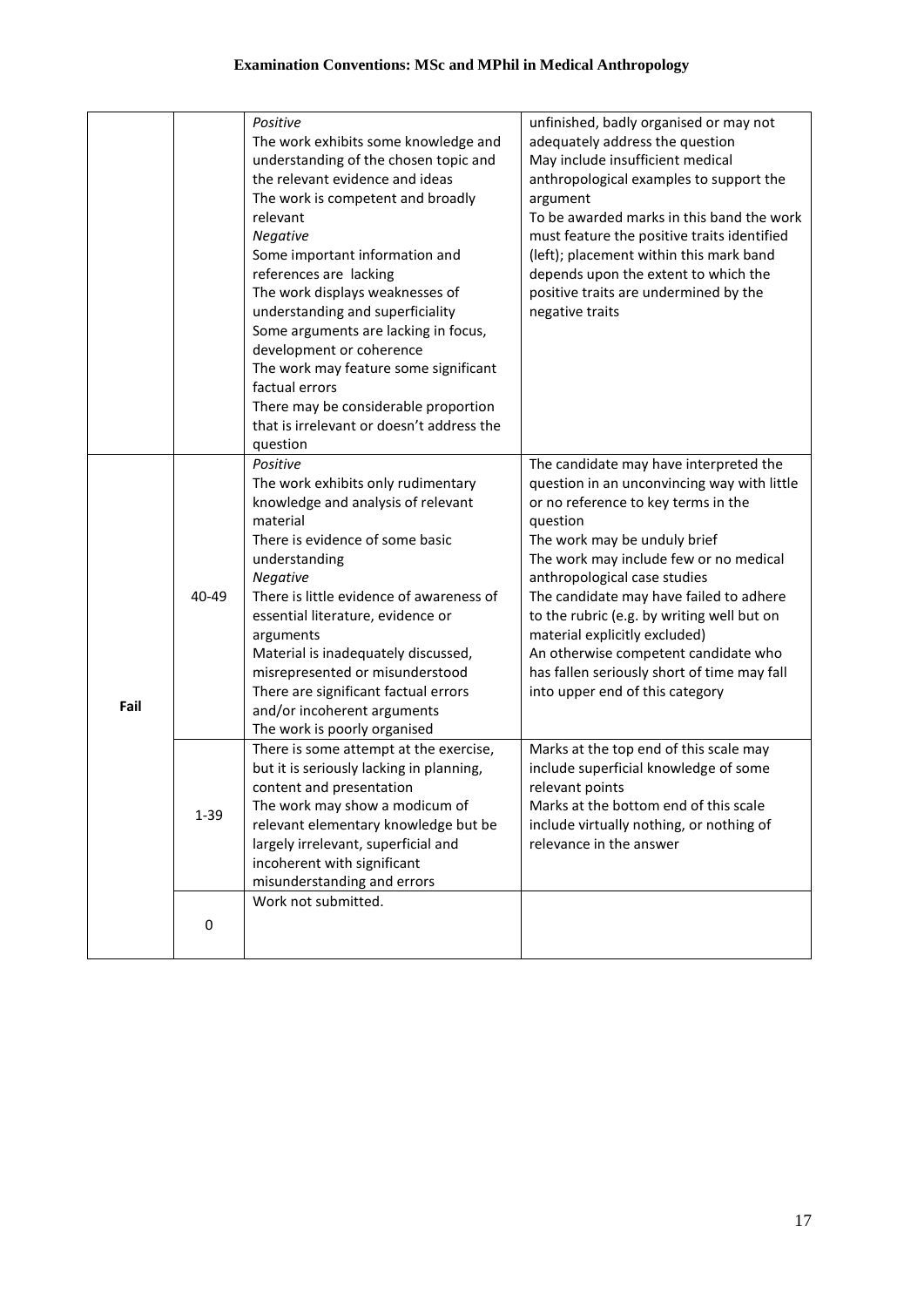|                    | з. wiarking Criteria papers on Ethnographic Fielawork wiethoas |                                                                                                                                                                                                                                                                                                                                                                                                                                                                                                        |                                                                                                                                                                                                                                                                                                                                                                                                                                                                   |
|--------------------|----------------------------------------------------------------|--------------------------------------------------------------------------------------------------------------------------------------------------------------------------------------------------------------------------------------------------------------------------------------------------------------------------------------------------------------------------------------------------------------------------------------------------------------------------------------------------------|-------------------------------------------------------------------------------------------------------------------------------------------------------------------------------------------------------------------------------------------------------------------------------------------------------------------------------------------------------------------------------------------------------------------------------------------------------------------|
| <b>Descriptor</b>  | Mark                                                           | <b>Core Criteria</b>                                                                                                                                                                                                                                                                                                                                                                                                                                                                                   | <b>Ancillary Observations</b>                                                                                                                                                                                                                                                                                                                                                                                                                                     |
|                    | Range                                                          | An exemplary piece of work<br>Features comprehensive, excellent, well-                                                                                                                                                                                                                                                                                                                                                                                                                                 | The work may feature a wealth of relevant<br>information showing excellent knowledge                                                                                                                                                                                                                                                                                                                                                                              |
|                    | 80-100                                                         | documented knowledge of relevant<br>material, going well beyond core<br>literature<br>The work is scholarly, with outstanding<br>synthesis and sustained high level of<br>critical analysis of evidence and major<br>issues<br>Features originality of approach and/or<br>discussion<br>The work is meticulously organised and<br>presented                                                                                                                                                            | and understanding<br>The work may be highly sophisticated or<br>incisive<br>It may show new and worthwhile ways of<br>considering the material                                                                                                                                                                                                                                                                                                                    |
| <b>Distinction</b> | 70-79                                                          | An excellent piece of work<br>Features close engagement with the<br>question<br>Demonstrates excellent understanding of<br>an extensive range of relevant material,<br>going beyond core literature<br>Demonstrates thorough knowledge of<br>current major issues in the field<br>Features excellent synthesis, analysis and<br>critique of relevant evidence and theories<br>Arguments are well-structured, clearly<br>and persuasively made<br>Features originality of approach and/or<br>discussion | The work may feature a wealth of relevant<br>information showing excellent knowledge<br>and understanding<br>The work may be highly sophisticated or<br>incisive<br>The work may show new and worthwhile<br>ways of considering the material, especially<br>combining social and biological-based<br>studies in creative new ways                                                                                                                                 |
|                    | 65-69<br>Pass<br>with<br>Merit                                 | A very good piece of work<br>Features competent and accurate<br>reproduction of received ideas and good,<br>broad-based engagement with and<br>understanding of the core relevant<br>material<br>The work is regularly sophisticated in<br>analysis, with impressive display of<br>relevant knowledge and originality<br>The work is clearly organised, argued and<br>well-illustrated                                                                                                                 | The work may have Distinction qualities in<br>places, but less consistently so, and may be<br>less comprehensive or sophisticated in<br>critique<br>The work makes good use of medical<br>anthropological cases and is well-illustrated<br>with appropriate material that adds to the<br>arguments in effective ways                                                                                                                                              |
| Pass               | 60-64<br>High<br>Pass                                          | A consistently competent piece of work<br>Features competent and accurate<br>reproduction of received ideas and good,<br>broad-based engagement with and<br>understanding of the core relevant<br>material<br>The work is sometimes sophisticated in<br>analysis, and displays relevant knowledge<br>and some originality<br>It is possible there are some minor errors<br>of fact or omissions of relevant material                                                                                   | Ideas, critical comment or methodology may<br>in places be under-developed or over-<br>simplified; arguments may be less<br>sophisticated and coherent than is the case<br>in the Pass with Merit mark range<br>Medical anthropological studies are present<br>but fewer in number than ideal or not<br>always appropriate; some examples may be<br>poor or unhelpful<br>The work may otherwise be of Pass quality<br>but show some Distinction-level inspiration |
|                    | 50-59<br>Pass                                                  | A piece of work which is competent in<br>places or in some respects but weak in<br>others<br>Positive                                                                                                                                                                                                                                                                                                                                                                                                  | The work may have High Pass quality in<br>places but be too short, rushed, unfinished,<br>badly organised or may not adequately<br>address the question                                                                                                                                                                                                                                                                                                           |

| 3. Marking Criteria papers on Ethnographic Fieldwork Methods |  |
|--------------------------------------------------------------|--|
|--------------------------------------------------------------|--|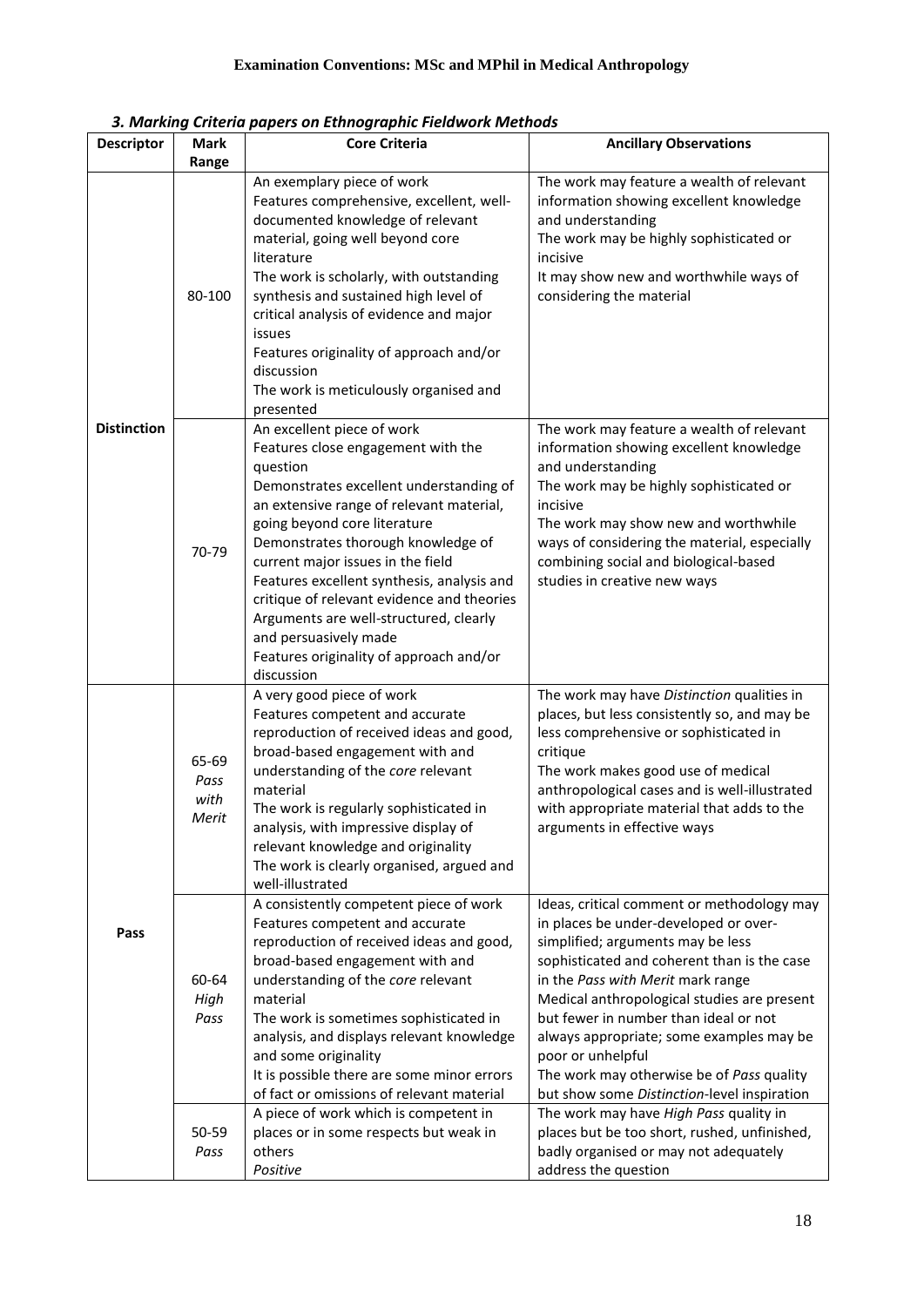|      |          | The work exhibits some knowledge and<br>understanding of the chosen topic and<br>the relevant evidence and ideas<br>The work is competent and broadly<br>relevant<br>Negative<br>Some important information and<br>references are lacking<br>The work displays weaknesses of<br>understanding and superficiality<br>Some arguments are lacking in focus,<br>development or coherence<br>The work may feature some significant                   | May include insufficient medical<br>anthropological examples to support the<br>argument<br>To be awarded marks in this band the work<br>must feature the positive traits identified<br>(left); placement within this mark band<br>depends upon the extent to which the<br>positive traits are undermined by the<br>negative traits                                                                                                                                                                  |
|------|----------|-------------------------------------------------------------------------------------------------------------------------------------------------------------------------------------------------------------------------------------------------------------------------------------------------------------------------------------------------------------------------------------------------------------------------------------------------|-----------------------------------------------------------------------------------------------------------------------------------------------------------------------------------------------------------------------------------------------------------------------------------------------------------------------------------------------------------------------------------------------------------------------------------------------------------------------------------------------------|
|      |          | factual errors<br>There may be considerable proportion<br>that is irrelevant or doesn't address the<br>question                                                                                                                                                                                                                                                                                                                                 |                                                                                                                                                                                                                                                                                                                                                                                                                                                                                                     |
| Fail | 40-49    | Positive<br>The work exhibits only rudimentary<br>knowledge and analysis of relevant<br>material<br>There is evidence of some basic<br>understanding<br>Negative<br>There is little evidence of awareness of<br>essential literature, evidence or<br>arguments<br>Material is inadequately discussed,<br>misrepresented or misunderstood<br>There are significant factual errors and/or<br>incoherent arguments<br>The work is poorly organised | The candidate may have interpreted the<br>question in an unconvincing way with little<br>or no reference to key terms in the question<br>The work may be unduly brief<br>The work may include few or no medical<br>anthropological case studies<br>The candidate may have failed to adhere to<br>the rubric (e.g. by writing well but on<br>material explicitly excluded)<br>An otherwise competent candidate who has<br>fallen seriously short of time may fall into<br>upper end of this category |
|      | $1 - 39$ | There is some attempt at the exercise, but<br>it is seriously lacking in planning, content<br>and presentation<br>The work may show a modicum of<br>relevant elementary knowledge but be<br>largely irrelevant, superficial and<br>incoherent with significant<br>misunderstanding and errors                                                                                                                                                   | Marks at the top end of this scale may<br>include superficial knowledge of some<br>relevant points<br>Marks at the bottom end of this scale<br>include virtually nothing, or nothing of<br>relevance in the answer                                                                                                                                                                                                                                                                                  |
|      | 0        | Work not submitted.                                                                                                                                                                                                                                                                                                                                                                                                                             |                                                                                                                                                                                                                                                                                                                                                                                                                                                                                                     |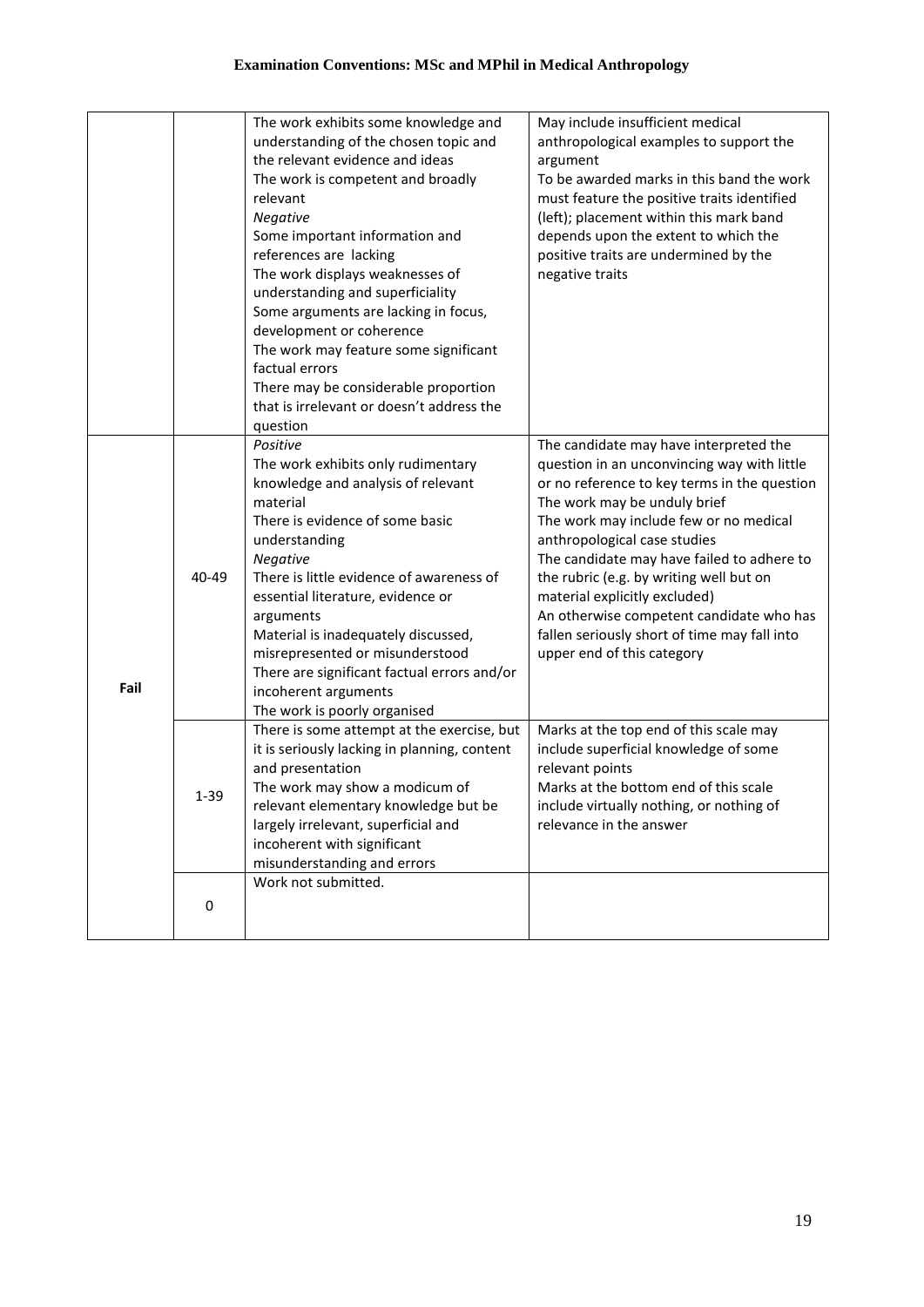### *4. Marking Criteria for papers on Statistical Fieldwork Methods*

### **4a. Critical Methods of Numerical Assessment**

The examined work for this paper consists of a take-home paper of short-answer questions, submitted as part of the Research Methods Portfolio, and is marked out of a total of 100 points; the breakdown of points awarded for each component is given next to each section on the examination paper.

### **4b. Statistical Methods**

The Statistical Methods examination consists of a take-home paper marked out of 100 points, with the following breakdown:

(i) Short questions (theory): 30 points;

- (ii) Short questions (applications): 30 points;
- (iii) Analysis of data: 40 points.

In order to pass the examination, candidates must score at least 50 points in total, with a mark of not less than 15 for each of parts (i) and (ii) and not less than 20 for part (iii). The breakdown of points awarded for each component is given next to each question on the examination paper.

These read, *for example*:

### **Question 3.1 [30 pts total]**

Produce a report in a style suitable for the results section of a journal article, properly formatted (e.g. figures and tables in the text, with captions; plots labelled).

- Describe the sample in relation to weight, height, gender, activity level, by type of school. Use descriptive statistics, graphs, and tables as appropriate. [5 pts]
- Provide inferential statistics regarding differences in weight as a function of type of school. Include the following information:
	- the test used and its justification; [1 pt]
	- the null hypothesis; [2 pts]
	- values for the statistical test, the 95% confidence interval, and the p-value; [3 pts]
	- conclusions regarding the null hypothesis; [2 pts]
	- a plot summarizing the results. [2 pts]
- Provide diagnostic plots to assess whether a linear model is appropriate to predict weight (response variable) as a function of height and gender (explanatory variables). [5 pts]
- Provide the R code used to answer the question, legible and properly annotated. [10 pts]

In marking these questions examiners will award marks on the basis of appropriateness of calculations, accuracy and evidence of understanding. Answers that are partially complete and/or partially correct may be awarded a partial score.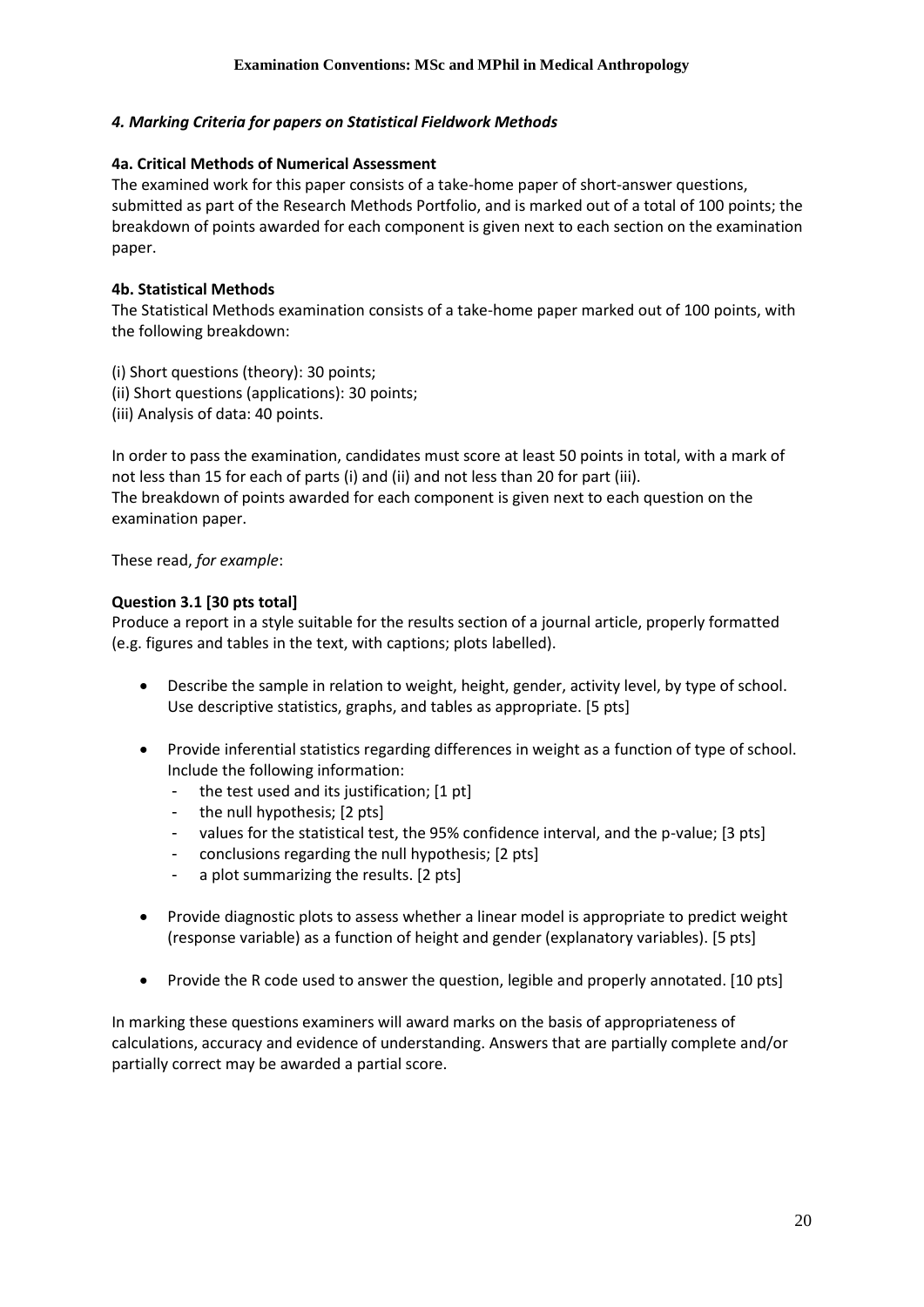|                    |                                | 3. Indianiy Chiend jor Kesedreh Froposais                                                                                                                                                                                                                                                                                                                                                                                                                                                |                                                                                                                                                                                                                                                                                                                                                                                                                                              |
|--------------------|--------------------------------|------------------------------------------------------------------------------------------------------------------------------------------------------------------------------------------------------------------------------------------------------------------------------------------------------------------------------------------------------------------------------------------------------------------------------------------------------------------------------------------|----------------------------------------------------------------------------------------------------------------------------------------------------------------------------------------------------------------------------------------------------------------------------------------------------------------------------------------------------------------------------------------------------------------------------------------------|
| <b>Descriptor</b>  | <b>Mark</b>                    | <b>Core Criteria</b>                                                                                                                                                                                                                                                                                                                                                                                                                                                                     | <b>Ancillary Observations</b>                                                                                                                                                                                                                                                                                                                                                                                                                |
|                    | Range                          |                                                                                                                                                                                                                                                                                                                                                                                                                                                                                          |                                                                                                                                                                                                                                                                                                                                                                                                                                              |
| <b>Distinction</b> | 80-100                         | An exemplary piece of work<br>Features comprehensive, excellent, well-<br>documented knowledge of relevant<br>material, going well beyond core<br>methodological literature<br>The work is scholarly, with outstanding<br>synthesis and sustained high level of<br>critical analysis of evidence and major<br>issues<br>Features originality of approach<br>The work is meticulously organised and<br>presented                                                                          | The work may feature a wealth of relevant<br>information showing excellent knowledge<br>and understanding<br>The work may be highly sophisticated or<br>incisive<br>It may show new and worthwhile ways of<br>considering research methodology<br>The work may feature especially creative<br>approaches towards the anthropology of<br>medicine, and/or to biologically-based<br>research                                                   |
|                    | 70-79                          | An excellent piece of work<br>Features close engagement with the<br>topic<br>Demonstrates excellent understanding<br>of an extensive range of relevant<br>methodological literature<br>Demonstrates thorough knowledge of<br>current major issues in the field<br>Features excellent synthesis, analysis<br>and critique of relevant evidence and<br>theories<br>Justification for research is well-<br>structured, clearly and persuasively<br>made<br>Features originality of approach | The work may feature a wealth of relevant<br>information showing excellent knowledge<br>and understanding<br>The work may be highly sophisticated or<br>incisive<br>The work may show new and worthwhile<br>ways of considering research methodology                                                                                                                                                                                         |
| Pass               | 65-69<br>Pass<br>with<br>Merit | A very good piece of work.<br>Features competent and accurate<br>reproduction of received ideas and good,<br>broad-based engagement with and<br>understanding of the core relevant<br>material<br>The work is regularly sophisticated in<br>analysis, with impressive display of<br>relevant knowledge and originality<br>The work is clearly organised, argued<br>and well-illustrated                                                                                                  | The work may have Distinction qualities in<br>places, but less consistently so, and may be<br>less comprehensive or sophisticated in<br>critique<br>The work makes good use of comparative<br>examples and situates the planned<br>research effectively within the field                                                                                                                                                                     |
|                    | 60-64<br>High<br>Pass          | A consistently competent piece of work<br>Features competent and accurate<br>reproduction of received ideas and good,<br>broad-based engagement with and<br>understanding of the core relevant<br>material<br>The work is sometimes sophisticated in<br>analysis, and displays relevant<br>knowledge and some originality<br>It is possible there are some minor errors<br>of fact or omissions of relevant material                                                                     | Ideas, critical comment or methodology<br>may in places be under-developed or over-<br>simplified; arguments may be less<br>sophisticated and coherent than is the case<br>in the Pass with Merit mark range<br>The proposed research is relevant to key<br>debates in medical anthropology but the<br>connections are not always well developed<br>The work may otherwise be of Pass quality<br>but show some Distinction-level inspiration |
|                    | 50-59<br>Pass                  | A piece of work which is competent in<br>places or in some respects but weak in<br>others<br>Positive                                                                                                                                                                                                                                                                                                                                                                                    | The work may have High Pass quality in<br>places but be too short, rushed,<br>unfinished, badly organised or may not<br>adequately address the question                                                                                                                                                                                                                                                                                      |

**5:** *Marking Criteria for Research Proposals*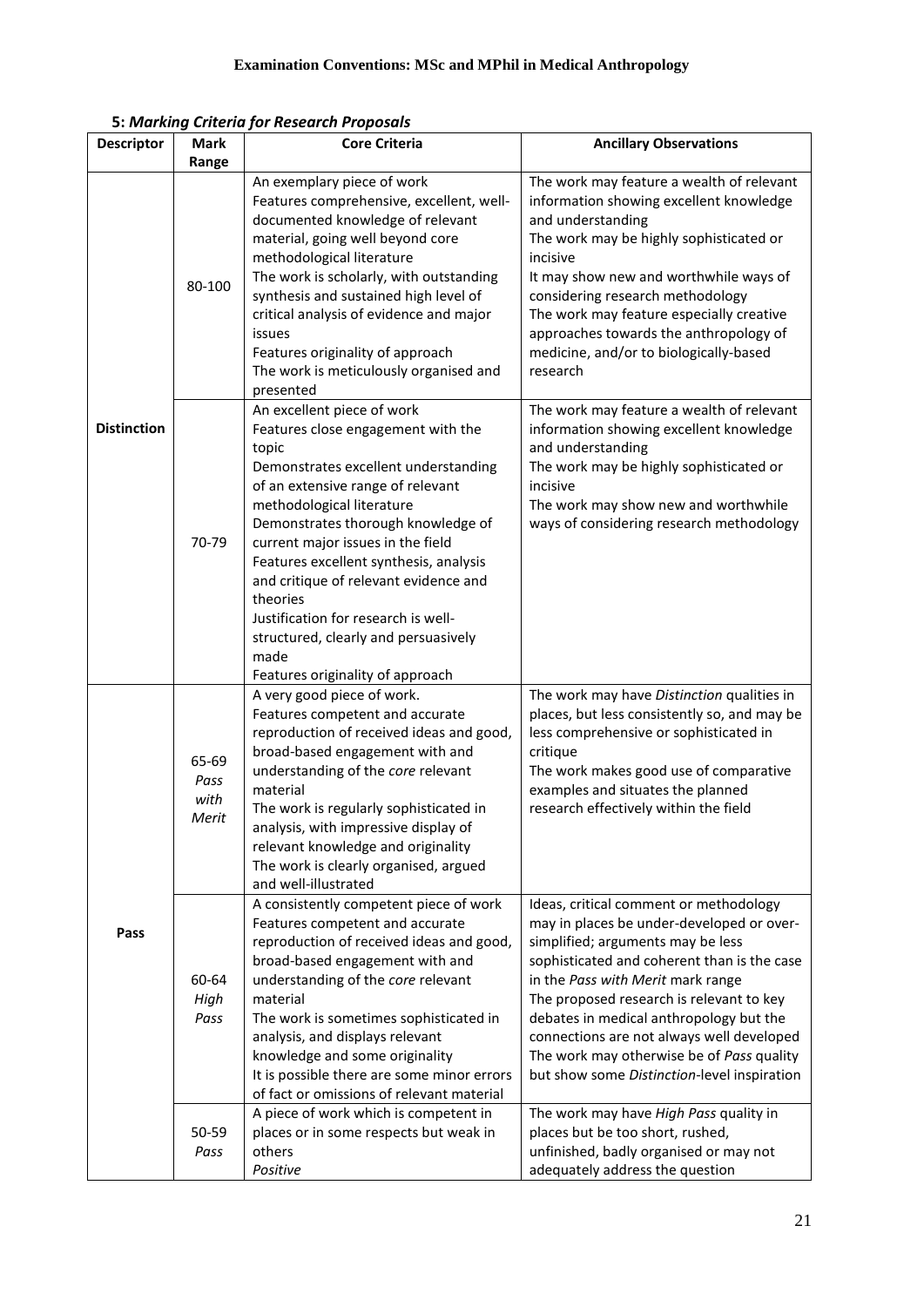|      |          | The work exhibits some knowledge and<br>understanding of the chosen topic and<br>the relevant methods with which to<br>research the topic<br>The work is competent and broadly<br>relevant<br>Negative<br>Some relevant methods are undiscussed<br>The work displays weaknesses of<br>understanding and superficiality<br>Some arguments are lacking in focus,<br>development or coherence<br>The work may feature some significant<br>factual errors<br>There may be considerable proportion<br>that is irrelevant or doesn't address the | May include insufficient medical<br>anthropological examples to justify the<br>proposed research<br>To be awarded marks in this band the work<br>must feature the positive traits identified<br>(left); placement within this mark band<br>depends upon the extent to which the<br>positive traits are undermined by the<br>negative traits                                                                |
|------|----------|--------------------------------------------------------------------------------------------------------------------------------------------------------------------------------------------------------------------------------------------------------------------------------------------------------------------------------------------------------------------------------------------------------------------------------------------------------------------------------------------------------------------------------------------|------------------------------------------------------------------------------------------------------------------------------------------------------------------------------------------------------------------------------------------------------------------------------------------------------------------------------------------------------------------------------------------------------------|
|      | 40-49    | research topic identified<br>Positive<br>The work exhibits only rudimentary<br>knowledge and analysis of relevant<br>methodological literature<br>There is evidence of some basic<br>understanding<br>Negative<br>There is little evidence of awareness of<br>essential literature on the topic and on<br>key methods within the discipline<br>Material is inadequately discussed,                                                                                                                                                         | The candidate has been unable to<br>formulate a convincing research topic and<br>identify the methods needs to investigate<br>it<br>The work may be unduly brief<br>The research proposed has little if any<br>relevance to medical anthropology<br>The candidate may have failed to adhere<br>to the rubric (e.g. by writing well but not<br>formulating a programme of research to<br>address the topic) |
| Fail |          | misrepresented or misunderstood.<br>There are significant factual errors<br>and/or incoherent arguments<br>The work is poorly organised                                                                                                                                                                                                                                                                                                                                                                                                    | An otherwise competent candidate who<br>has fallen seriously short of time may fall<br>into upper end of this category                                                                                                                                                                                                                                                                                     |
|      | $1 - 39$ | There is some attempt at the exercise,<br>but it is seriously lacking in planning,<br>content and presentation<br>The work may show a modicum of<br>relevant elementary knowledge but be<br>largely irrelevant, superficial and<br>incoherent with significant<br>misunderstanding and errors                                                                                                                                                                                                                                              | Marks at the top end of this scale may<br>include superficial knowledge of some<br>relevant points<br>Marks at the bottom end of this scale<br>include virtually nothing, or nothing of<br>relevance in the answer                                                                                                                                                                                         |
|      | 0        | Work not submitted.                                                                                                                                                                                                                                                                                                                                                                                                                                                                                                                        |                                                                                                                                                                                                                                                                                                                                                                                                            |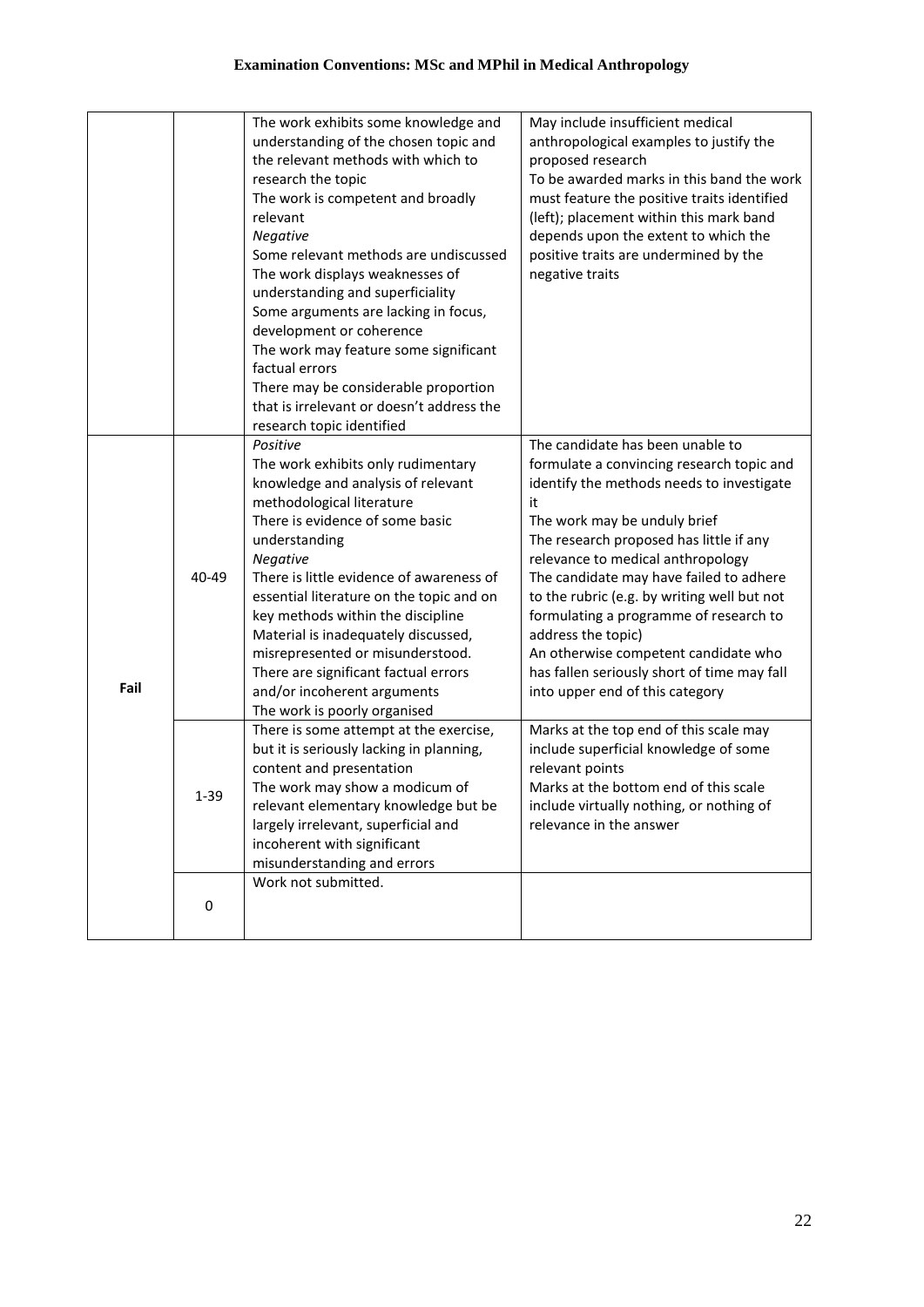# **3:** *Marking criteria for MSc Dissertations and MPhil Theses*

The same marking criteria are used for MSc dissertations and MPhil theses, but are applied taking into account the differences in length and compass expected of the projects.

|                    |                                | ence electricities engineers en ence pr                                                                                                                                                                                                                                                                                                                                                                                                                                                         |                                                                                                                                                                                                                                                                                                                                                                                                                                                                                                                             |
|--------------------|--------------------------------|-------------------------------------------------------------------------------------------------------------------------------------------------------------------------------------------------------------------------------------------------------------------------------------------------------------------------------------------------------------------------------------------------------------------------------------------------------------------------------------------------|-----------------------------------------------------------------------------------------------------------------------------------------------------------------------------------------------------------------------------------------------------------------------------------------------------------------------------------------------------------------------------------------------------------------------------------------------------------------------------------------------------------------------------|
| <b>Descriptor</b>  | Mark<br>Range                  | <b>Core Criteria</b>                                                                                                                                                                                                                                                                                                                                                                                                                                                                            | <b>Ancillary Observations</b>                                                                                                                                                                                                                                                                                                                                                                                                                                                                                               |
| <b>Distinction</b> | 80-100                         | Features comprehensive, excellent, well-<br>documented knowledge of relevant<br>material, going well beyond core<br>literature<br>The work is scholarly, with outstanding<br>synthesis and sustained high level of<br>critical analysis of evidence and major<br>issues<br>Features originality of approach and/or<br>discussion<br>The work is meticulously organised and<br>presented to the highest scholarly<br>standards                                                                   | The work may feature a wealth of relevant<br>information showing excellent knowledge<br>and understanding<br>The work may be highly sophisticated or<br>incisive<br>It may show new and worthwhile ways of<br>considering the material<br>The work may feature especially creative<br>use of medical anthropological data and<br>analyses and/or reference to cultural<br>medical practices in the text                                                                                                                     |
|                    | 70-79                          | Presents and addresses a clearly stated<br>research objective<br>Demonstrates excellent understanding<br>of an extensive range of relevant<br>material, going beyond core literature<br>Demonstrates thorough knowledge of<br>current major issues in the field<br>Features excellent synthesis, analysis<br>and critique of relevant evidence and<br>theories<br>Thesis argument is well-structured,<br>clearly and persuasively made<br>Features originality of approach and/or<br>discussion | The work may feature a wealth of relevant<br>information showing excellent knowledge<br>and understanding<br>The work may be highly sophisticated or<br>incisive<br>The work may show new and worthwhile<br>ways of considering the material,<br>especially combining social and biological-<br>based studies in creative new ways                                                                                                                                                                                          |
| Pass               | 65-69<br>Pass<br>with<br>Merit | A very good piece of work<br>Features competent and accurate<br>reproduction of received ideas and good,<br>broad-based engagement with and<br>understanding of the core relevant<br>material<br>The work is regularly sophisticated in<br>analysis, with impressive display of<br>relevant knowledge and originality<br>The work is clearly organised, argued<br>and well-illustrated                                                                                                          | The work may have Distinction qualities in<br>places, but less consistently so, and may be<br>less comprehensive or sophisticated in<br>critique<br>The work makes good use of medical<br>anthropological cases and the thesis is<br>well-illustrated with appropriate material<br>that adds to the arguments in effective<br>ways                                                                                                                                                                                          |
|                    | 60-64<br>High<br>Pass          | A consistently competent piece of work<br>Features competent and accurate<br>reproduction of received ideas and good,<br>broad-based engagement with and<br>understanding of the core relevant<br>material<br>The work is sometimes sophisticated in<br>analysis, and displays relevant<br>knowledge and some originality<br>It is possible there are some minor errors<br>of fact or omissions of relevant material                                                                            | Ideas, critical comment or methodology<br>may in places be under-developed or over-<br>simplified; arguments may be less<br>sophisticated and coherent than is the case<br>in the Pass with Merit mark range<br>Medical anthropological studies are<br>present but fewer in number than ideal or<br>not always appropriate; some examples<br>may be poor or unhelpful<br>The research objective may be unclear or<br>unoriginal<br>The work may otherwise be of Pass quality<br>but show some Distinction-level inspiration |